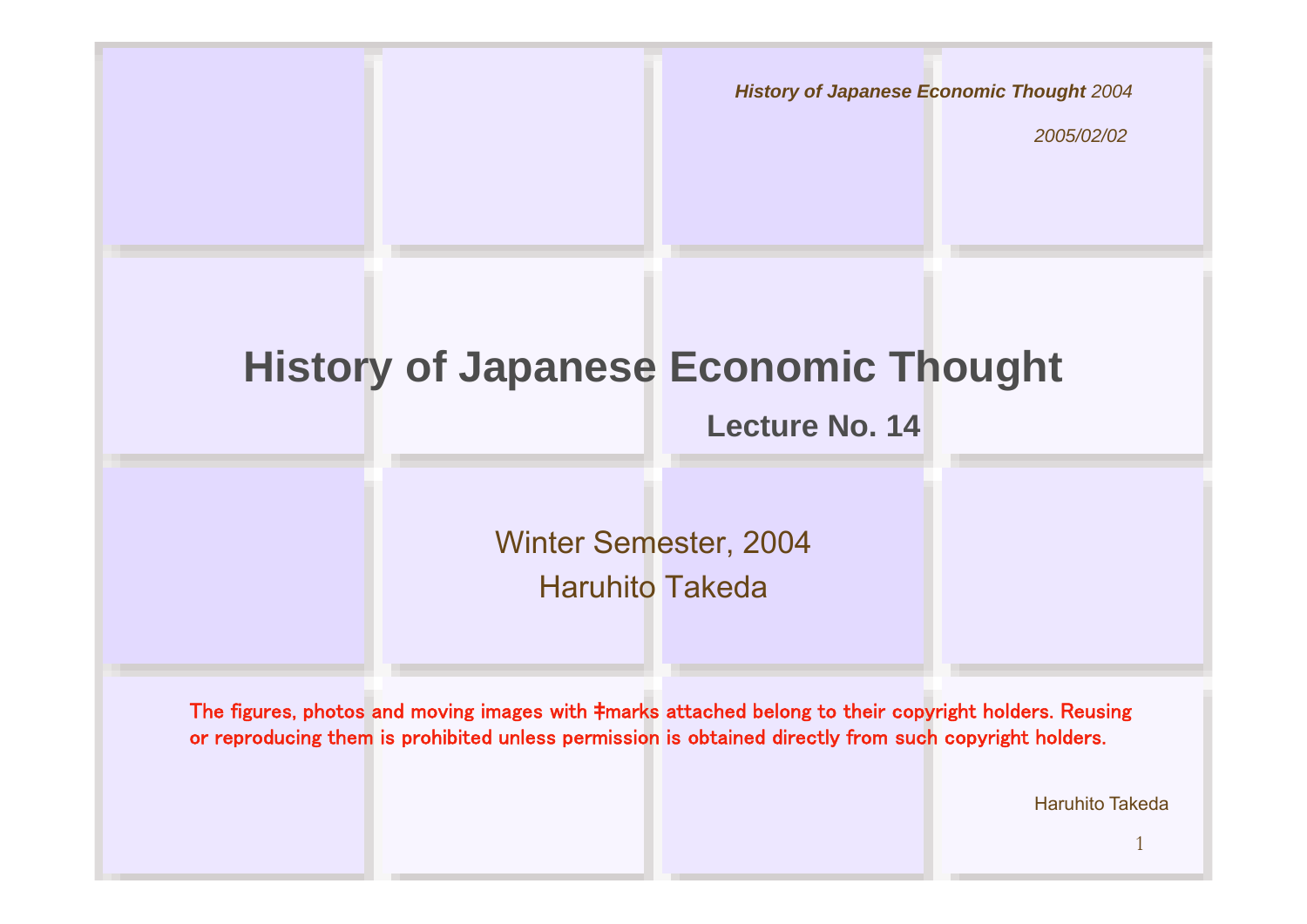#### Outline of This Lecture

- 1-1 Task Setup and Lecture Format
- 1-2 Transition of Concept of Corporation
- 2 Japanese Concept of Corporation
- 3 Joint-Stock Company and Shareholder
- 4-1 Market and Business
- **4–2 Competition and Collaboration as Means**
- 5 Contract
- 6-1 What is diligence? Discipline of time
- 6-2 From Craftsman to Employee
- 6-3 Advancement in Life and White-Collar
- 7 National Interests and National Wealth
- 8 Government as Last Anchorage
- 9 Traditional Industry and Promotion of Industry
- 10 Tada・atsu Ishiguro and Tenant-Farming Problem
- 11 Nongovernmental Economic Scheme– Economic Scheme of Activist for the Freedom and People's Rights Movement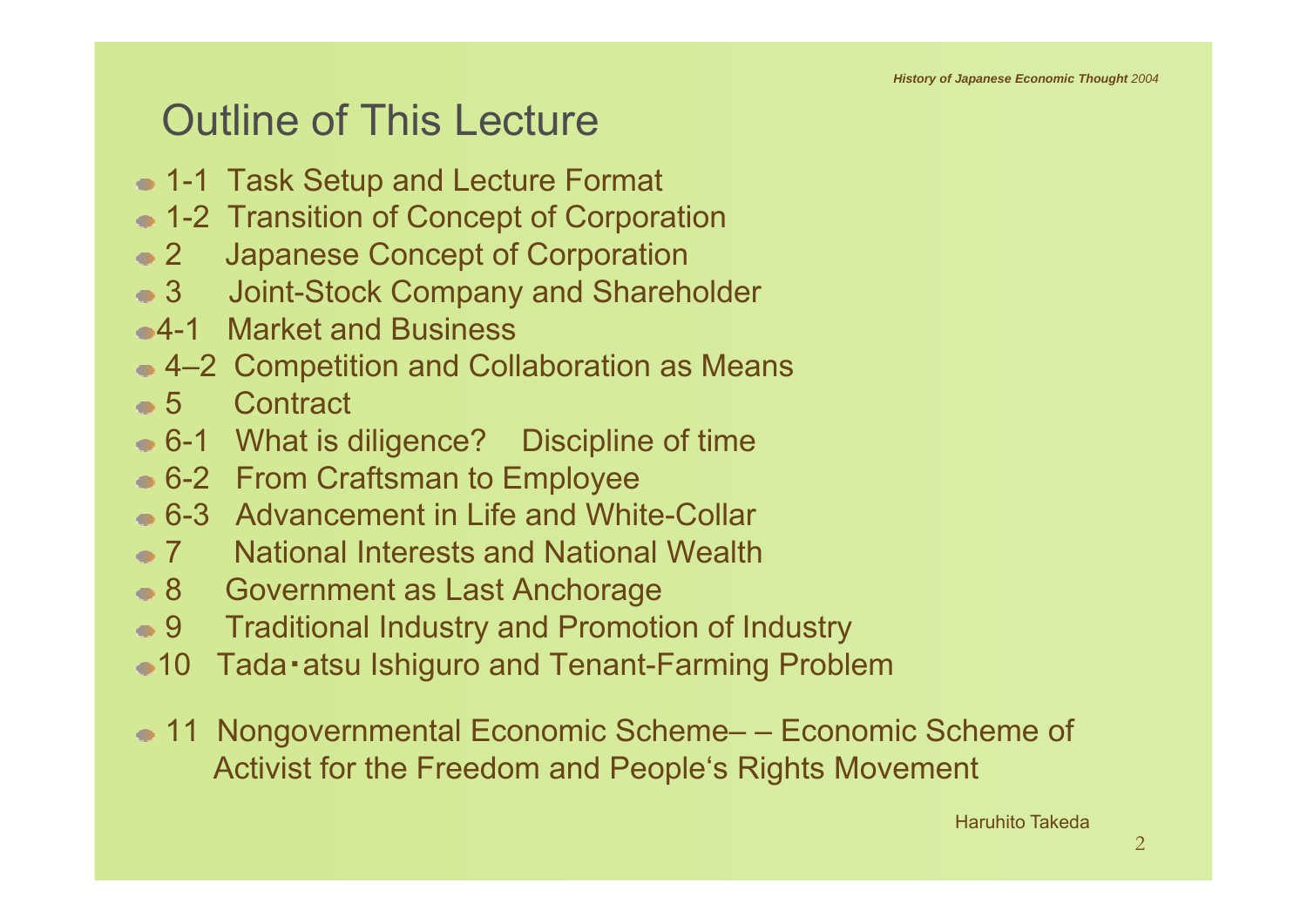## 1. Task Setup and Lecture Format

#### • Task for History of Economic Thought

While History of Economic Theory traces the transition of economic theoretic as a learning, History of Economic Thought assumes the roles to relativize concepts that constitute the foundation of the analysis of economics through uncovering **people's way of thinking embedded in their customs, behaviors and systems**, i.e., "sense of economy", and to enrich historical cognitions by providing more realistic analytical tools through historical analyses, i.e., researches on the study of economic history, and, by extension, to be capable of requesting reexaminations on fundamental perspectives regarding economics per se.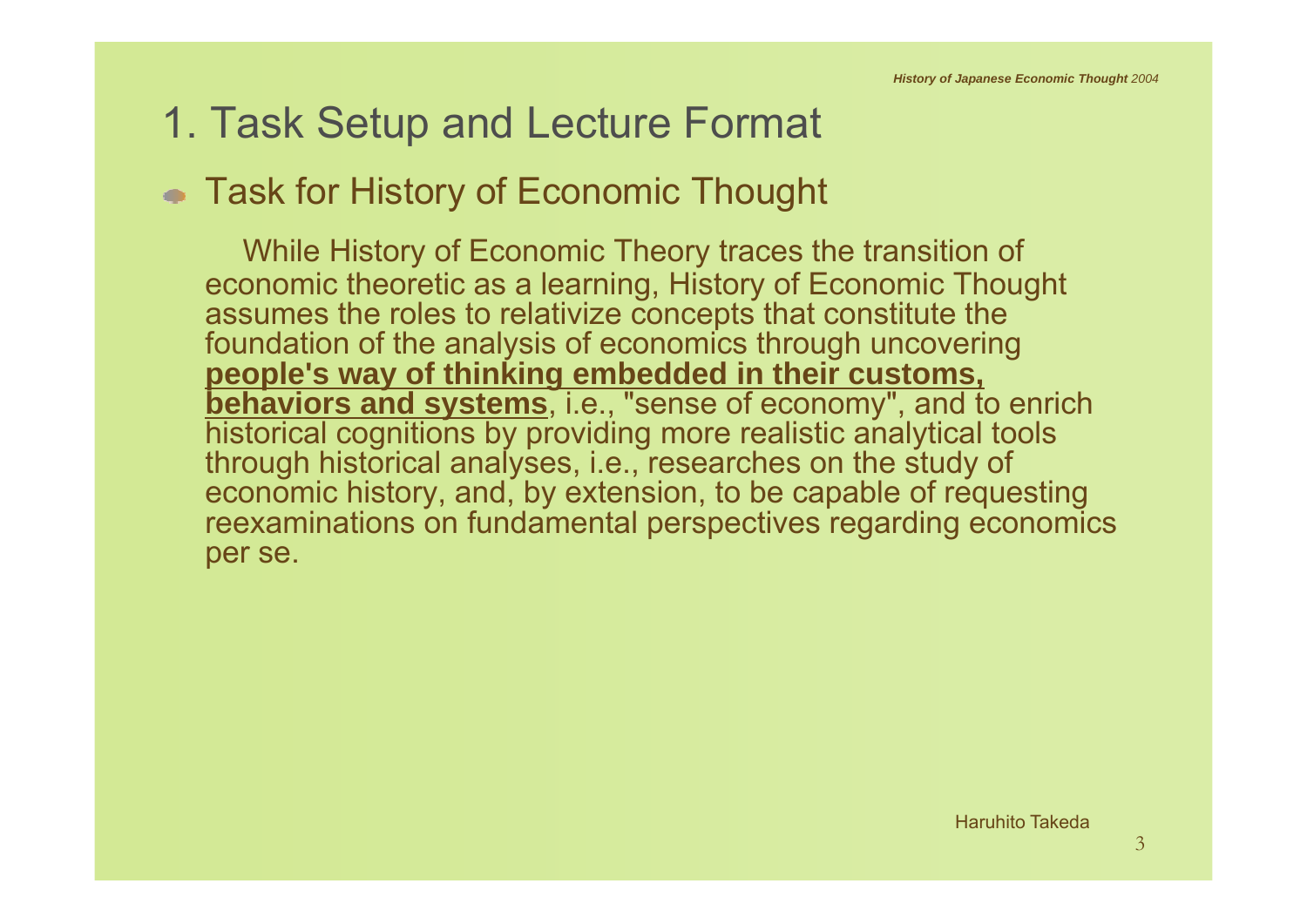#### Inductive Method Approach

To clarify "principle line of thought or conception" that can be inductively obtained from habitual practices passed down by the oral tradition and folks' "remarks".

Meaning of words changes and so do phenomenon and context they represent. Thus one needs to consider these meanings in accordance with the times.

But empirical procedures are not so simple.

There can be no quantitative standard to be preliminarily indicated with respect to inductively-generated examples to qualify for an appropriate understanding of "sense of economy".

Level of adequateness for such conceptual understanding is relevant to whether one particular understanding can constitute an instrument with which economic situations of the times can be explained. That is, the measurement of an accomplishment level depends on whether one conceptual understanding can be utilized as a hypothesis equipped with power of explanation, and if it can survive through the empirical research on economic history.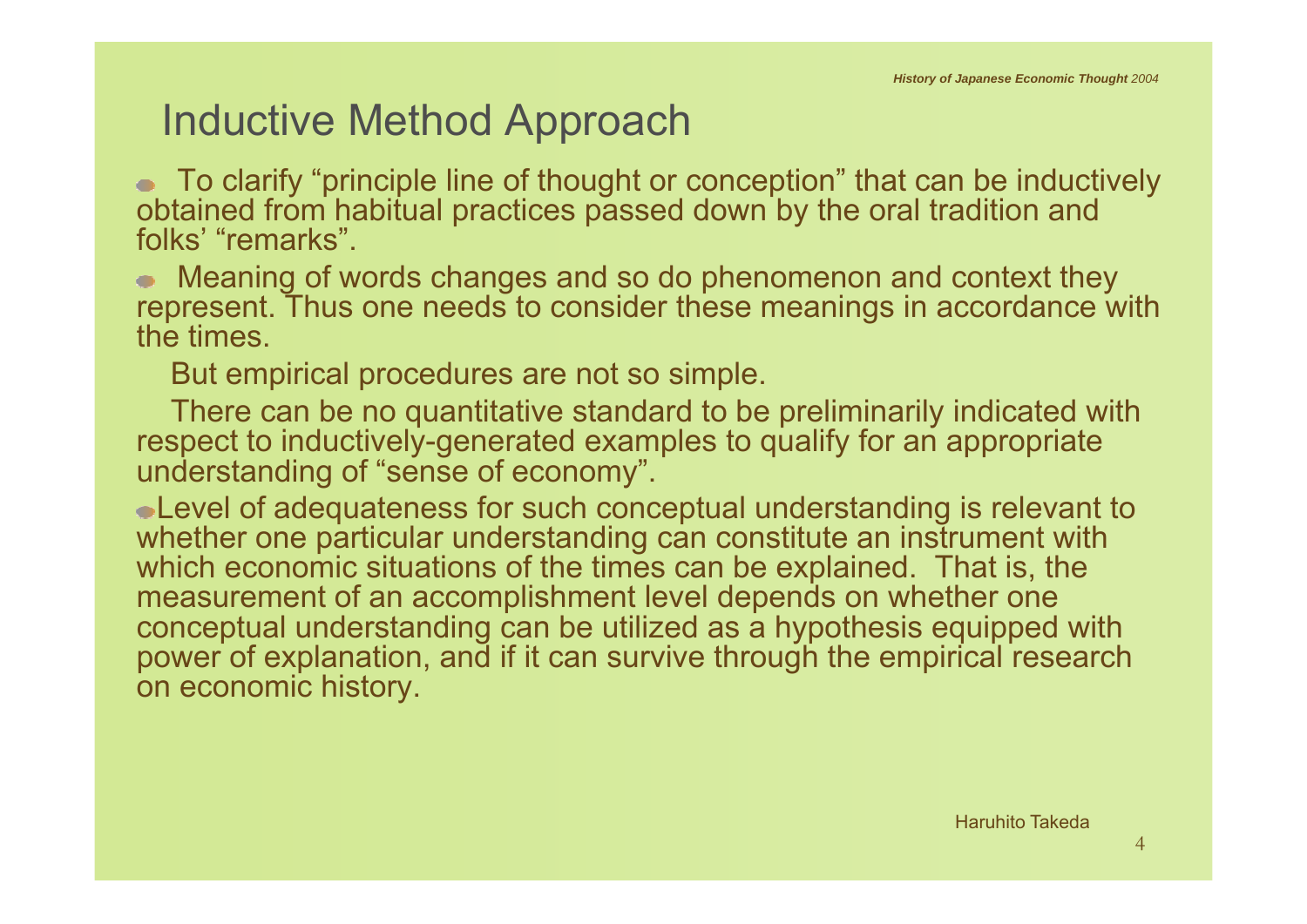## Validity of Comparative-History Viewpoint

#### **Point to Remember**

This type of approach often leads one to falling into some individual description, where a conclusion like, That's why Japan is an atypical society, tends to be drawn.

In order not to make such a misstep, this lecture is to relativize regarding the understanding obtained from realties of Japan through comparisons with those of foreign countries as much as possible, and to clearly separate universality from particularity therein.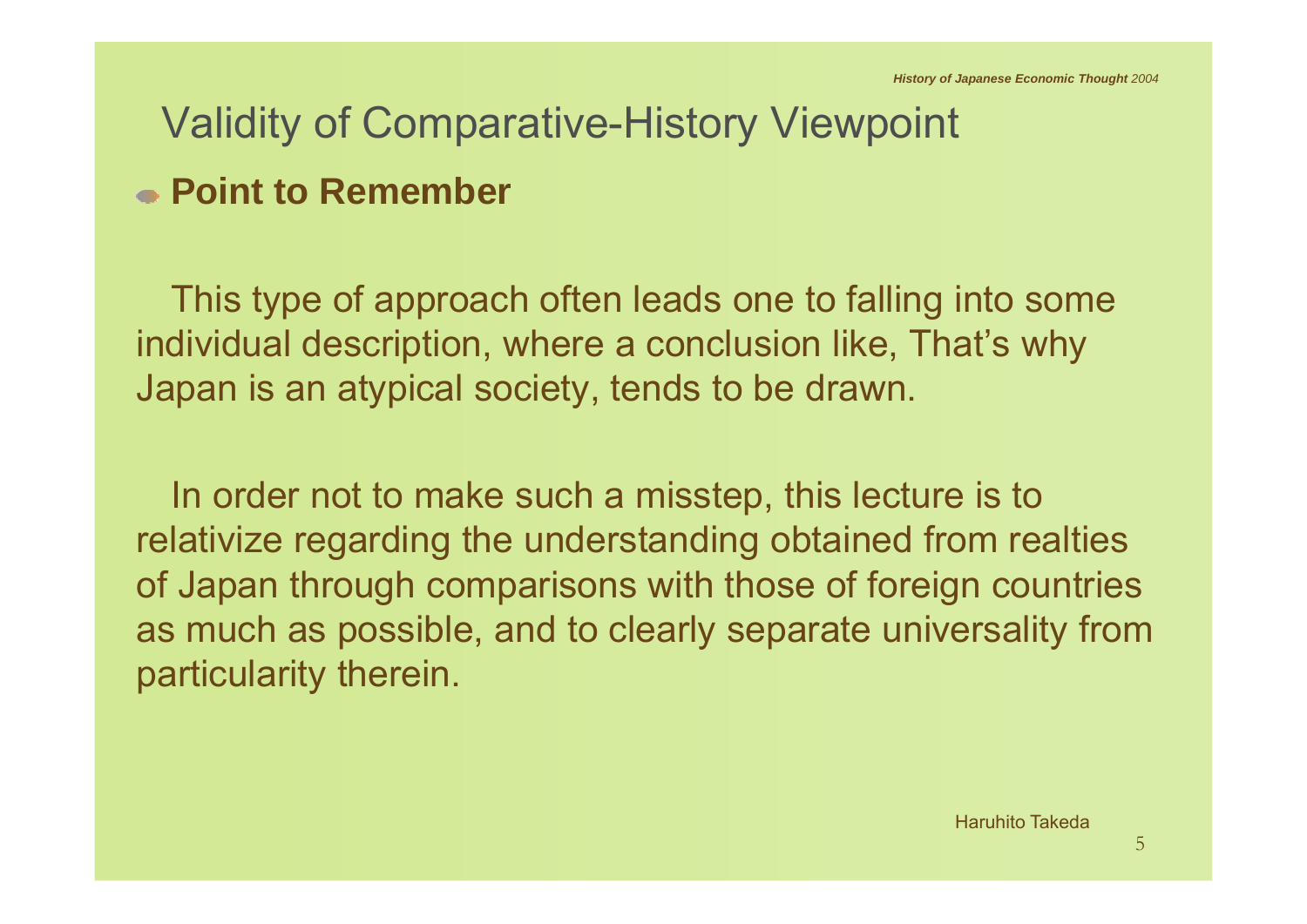## About Concept of Corporation

During the interwar period, "concept of corporation" transformed under the U.S. leadership resulting in a superiority of "managerial capitalism".

Variance in forms of business organization depends on how to treat investment risk:

①A concept on corporation that defines the function of a corporation

as keeping and increasing money of capital investors

Versus countervailing:

②A concept on corporation that stresses the importance of a producer of goods and services as the function of a corporation

In the style of Marxist economics,  $\mathbb D$  in the above matches capital concept in terms of self-propagating vale. This can be explained in relation to the principal agent where "moneymaking" becomes autotelic.

Negation of this concept of corporation leads to that of Japan Association of Corporate Executives.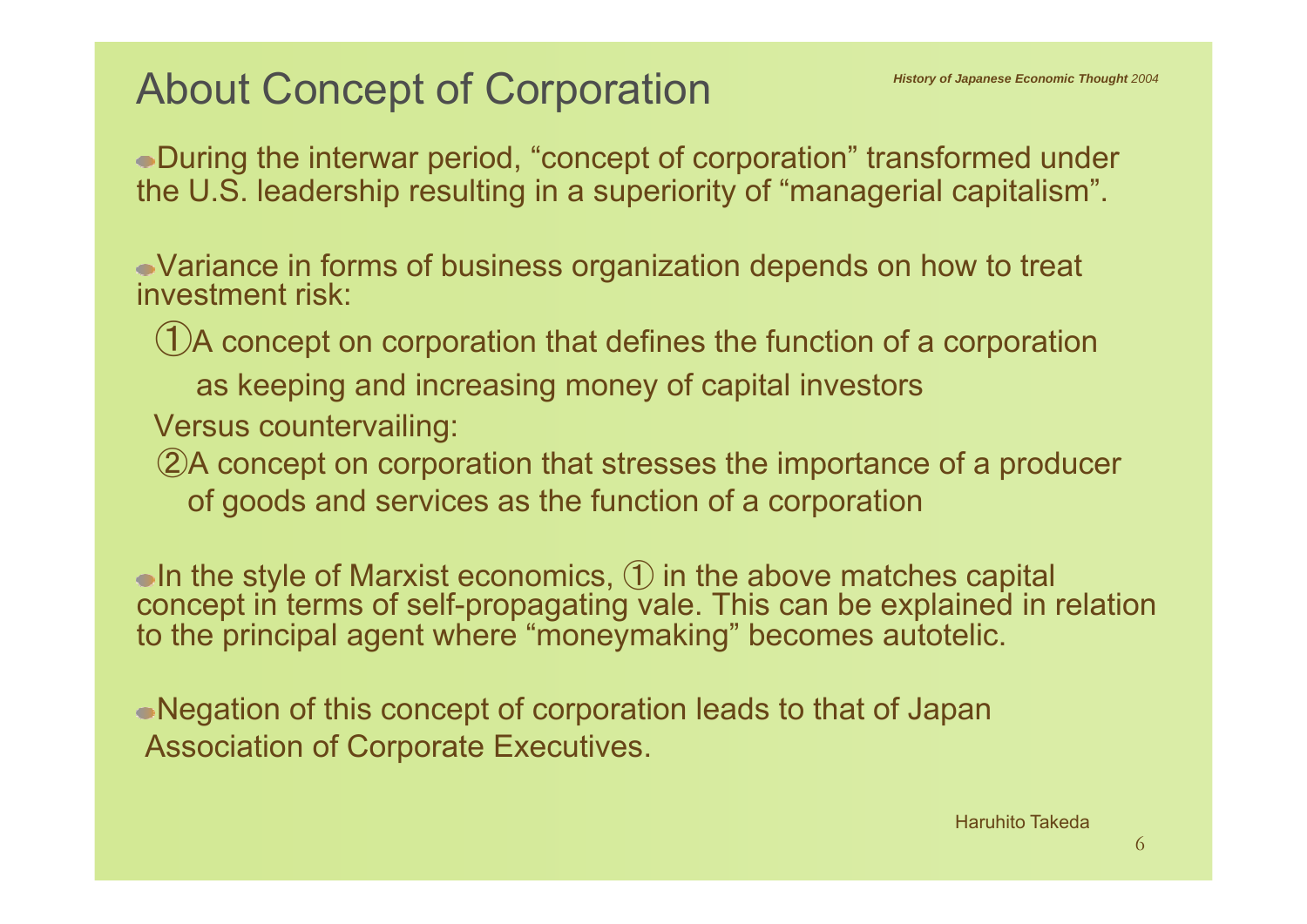#### Capital Investor

According to Yuro Miyamoto, the Will's important points are: ①Equity right to Omotokata's assets was set to be limited

to 6 head families and 3 related families;

②Inheritance of each family was set to be an independent inheritance;

And the even more important matter is:

③ It was set out that each family would not be allowed forever to conduct divisive requisition or disposition of assets equivalent to its equity right.

That is, while each family has the proprietary rights in the form of equity right, its interest is limited to receiving a share of the profits generated from joint assets, but the right to dispose own assets was precluded. A highly important restriction was committed to the kin's right of ownership of their family business.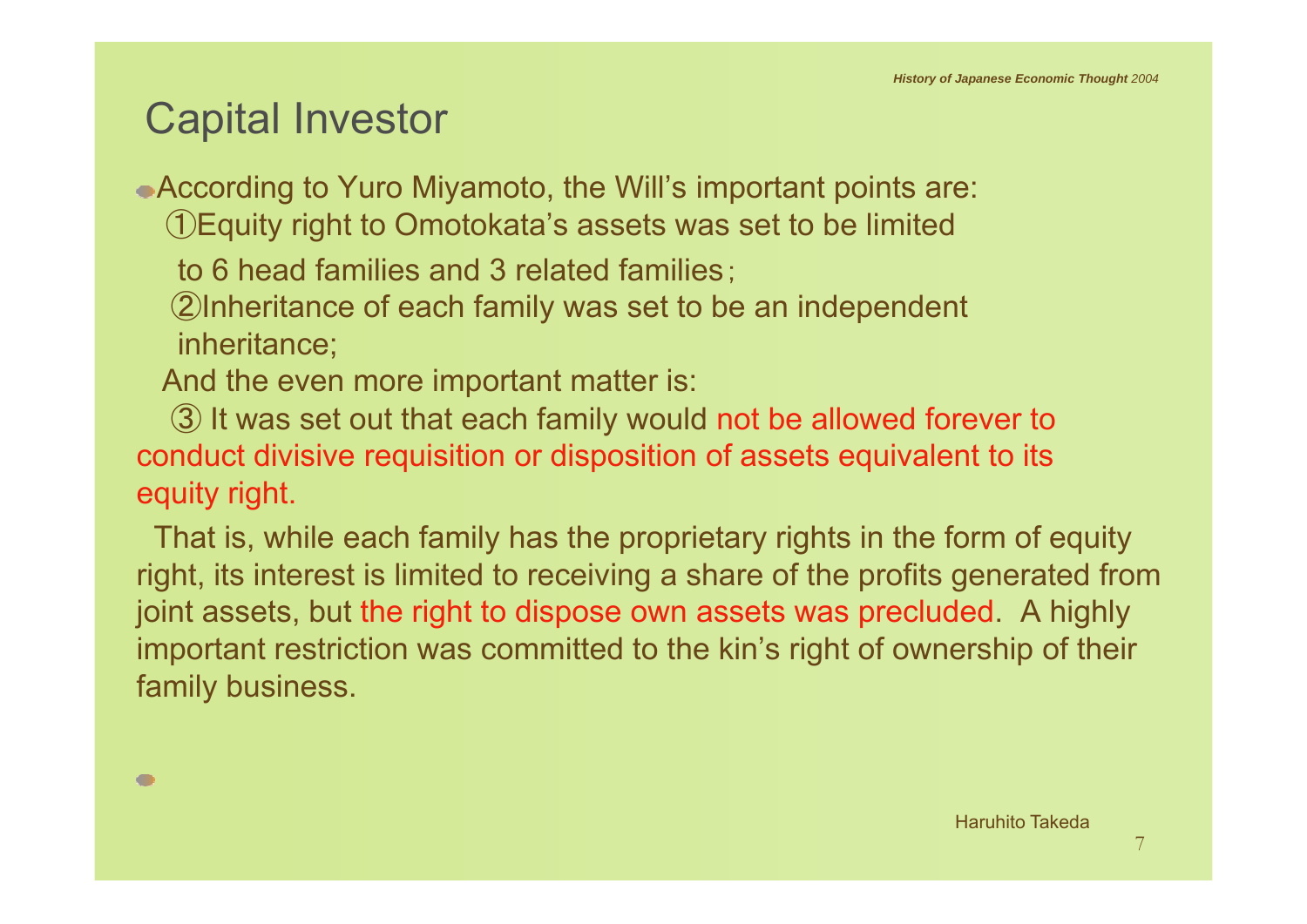# Hegemony of Management Professional

The above simultaneously presents the same characteristics of corporate management with ones common to Japan after World War  $\, {\rm I\!I}$  in that the authority of shareholders is weak while the management's role to play is extremely large.

The most significant point of difference between the prewar and postwar eras was that, in the former era, stable shareholders who guaranteed the management's hegemony were kin and Zaibatsu headquarters thereunder whose behavior was restricted by the principle of *Soyu* system, while, in the latter era, the stability of shareholders has been maintained by the cross-holding of shares.

Succeeding as the principle of Zaibatsu's managerial organization even in modern times, the tradition of business management in *Soyu* style since Edo Period came to materialize the managerial stability/permanence through such measures as the elimination of investors' arbitrariness, prevention of dispersion of business assets, securement of reinvestment funds by internal reserves of profits, and recruitment of professional managements.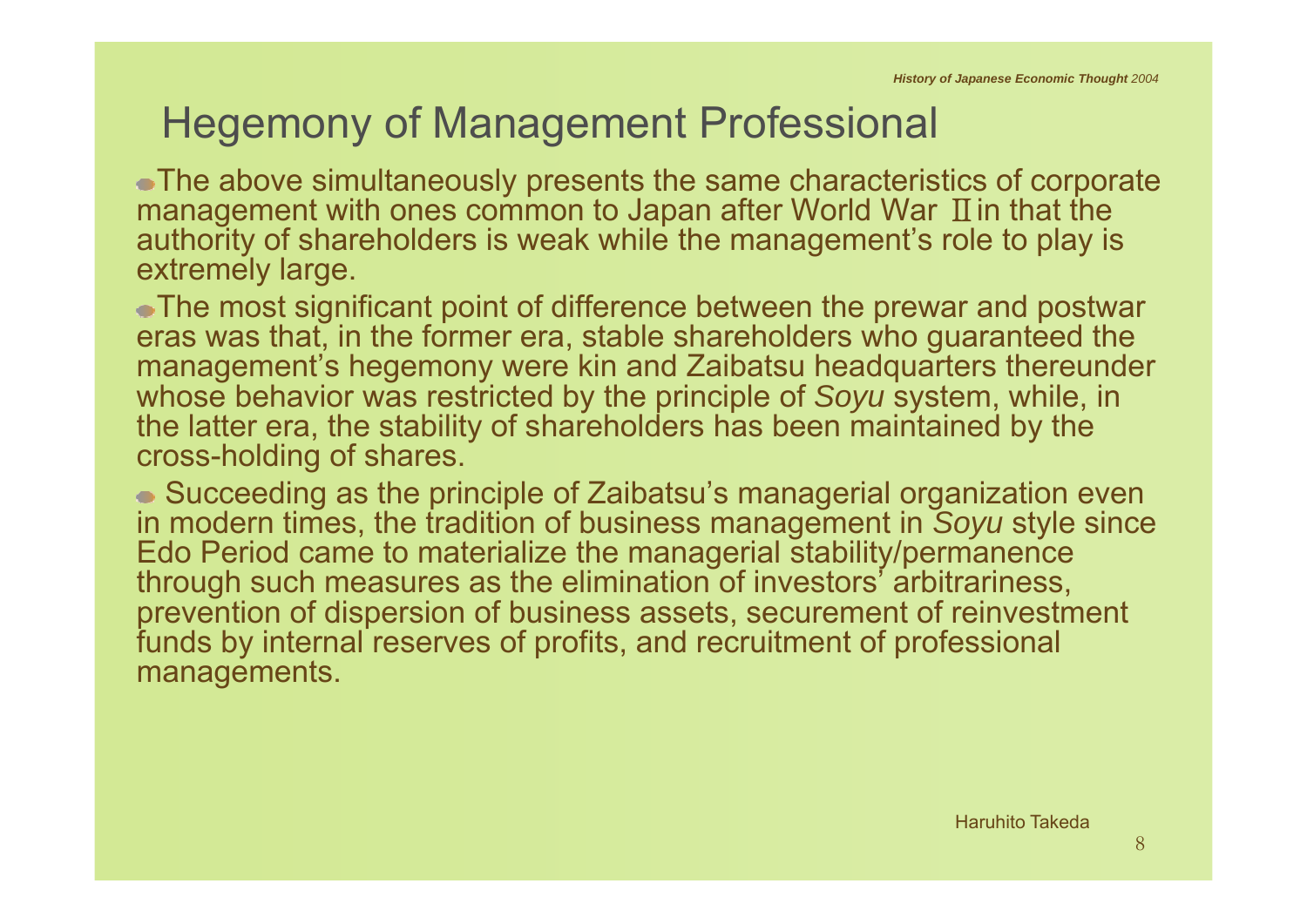#### International Comparison on Concept of Corporation

According to Cole, "perhaps it may owe to a institution of inheritance, but in the universe of entrepreneurial activities, more than any other sectors in recent societies, there is a markedly significant meaning in stability of the family." This way of grasping stems from a presumption that in the European history "there are unknown number of cases where business management activities were pursued, and also 'maintained', for the purpose to build the family foundation."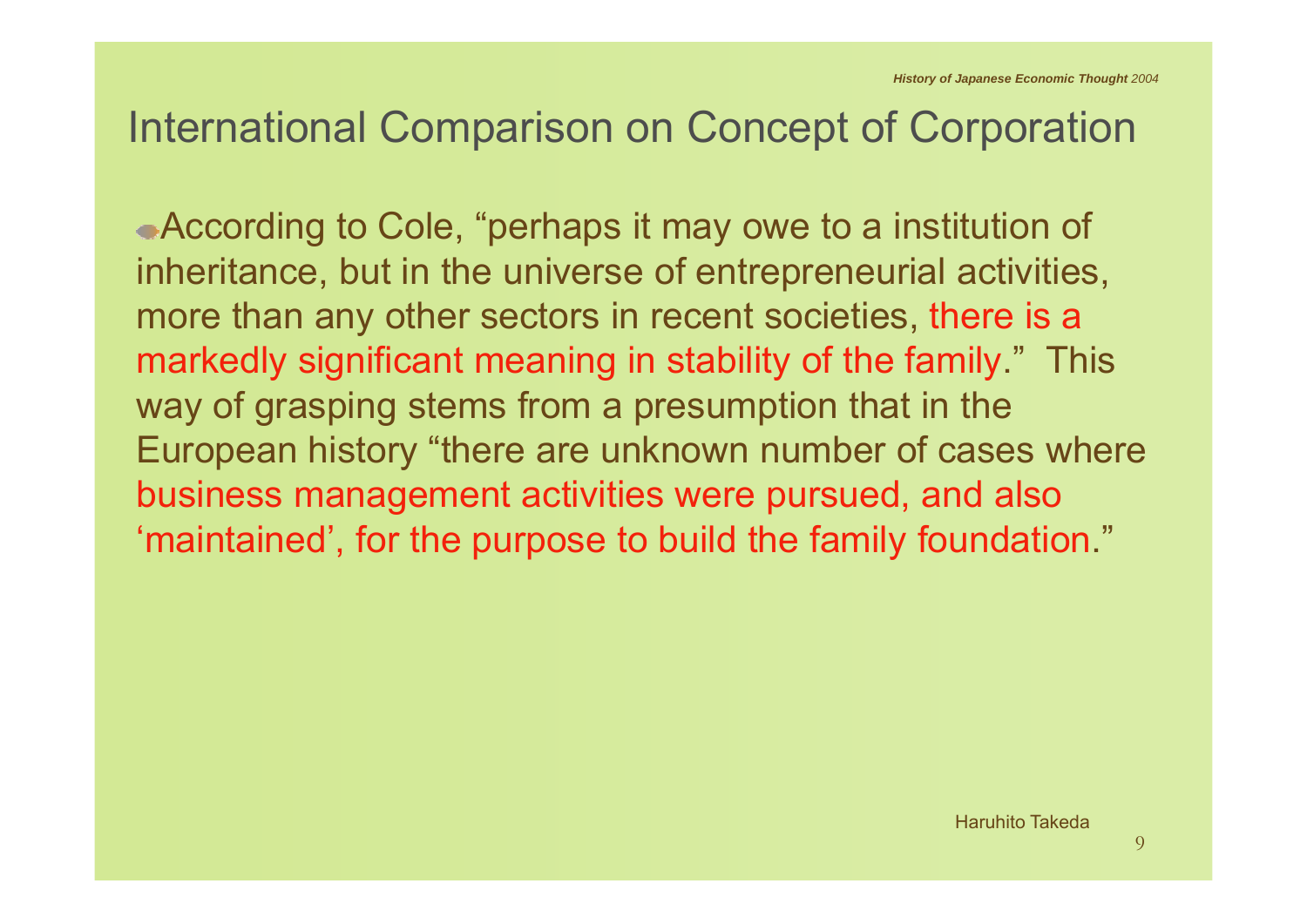#### Shareholder's Voice – – Significance of These Two Cases*History of Japanese Economic Thought 2004*

In both cases, with their request for the establishment of management-improvement programs looking to the medium and longer term, shareholders showed their maximum resistance including judicial means to apply for annulment of a general meeting, proved to engage deeply with corporations' subsistence through such voices.

Moreover, the context of their interventions was not just a demand for higher dividends.

Accordingly, although shareholders matter-of-factly exercised their right to speak conforming to the joint-stock company system since it was introduced, their say was not a simple request for dividend in a short-term perspective and was not incompatible with the concept of corporation calling on everlasting development of business activities. Haruhito Takeda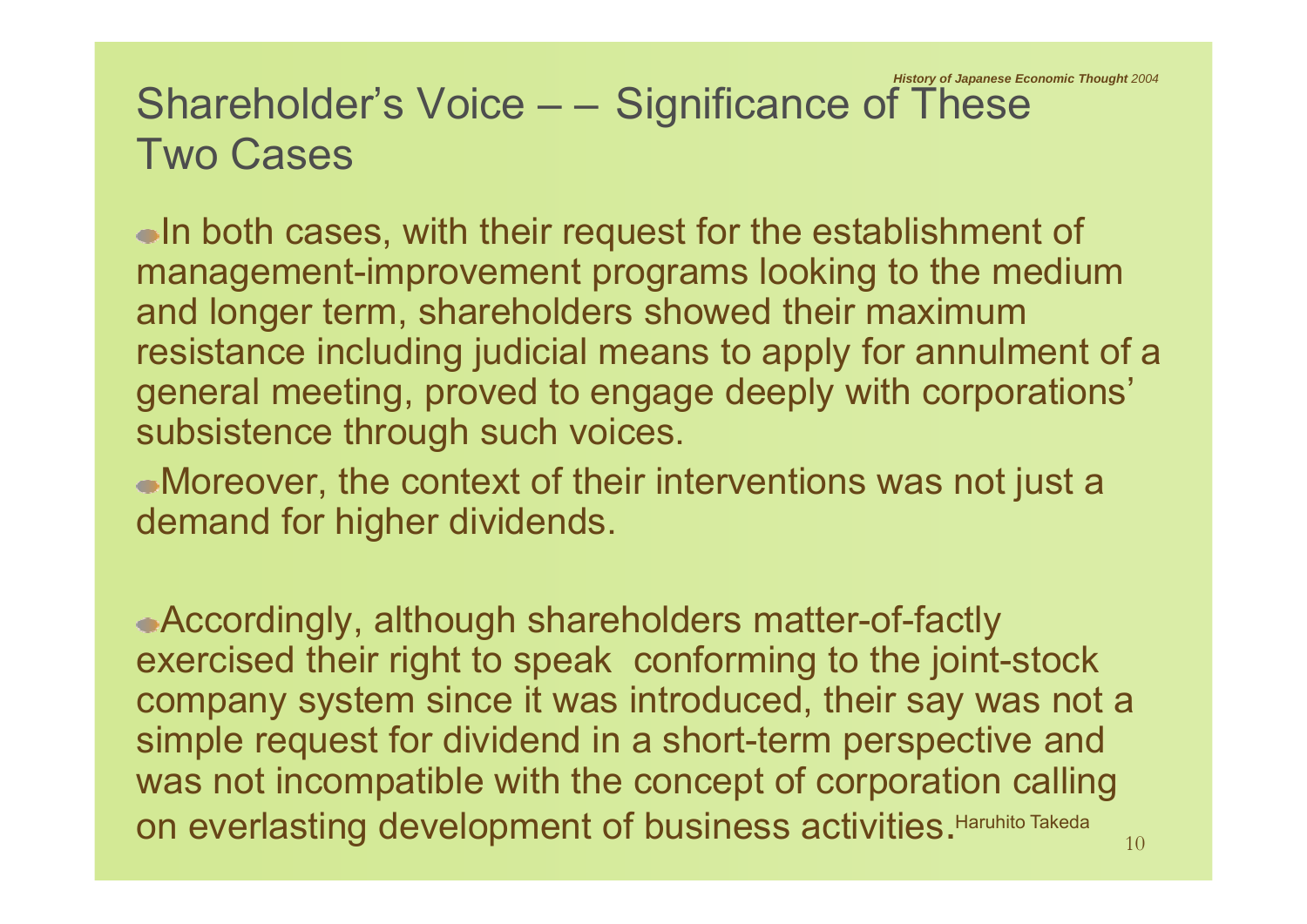## From Meiji Period to Early Showa Period

 $\bullet$  In a social background where those participating in the stock market were increasing among investors and corporations via a stock boom during the first World War, and in a short time lapse of some 20 years since these cases described in the foregoing, shareholders even turned out to be the subject of a critical discussion that claimed them to be ruinous to the State, and, rather, expectations on Zaibatsu conducting nonmarket monitoring came to be purported.

It could be that during this lapse of time, shareholders' expectations about corporations changed.

Chikage Hidaka's research on the decline of the English cotton trade: ● Deficiency in the international competitiveness due to padding of assets That is, to portray a corporation as a tree to grow money in short time. There might have been a similar tendency in undercurrent. It was not that the idea of shareholders' predominance was unacceptable to Japanese vision of corporations: It was in light of the indication about negative effects of this idea that a different framework of governance came to be considered ideal..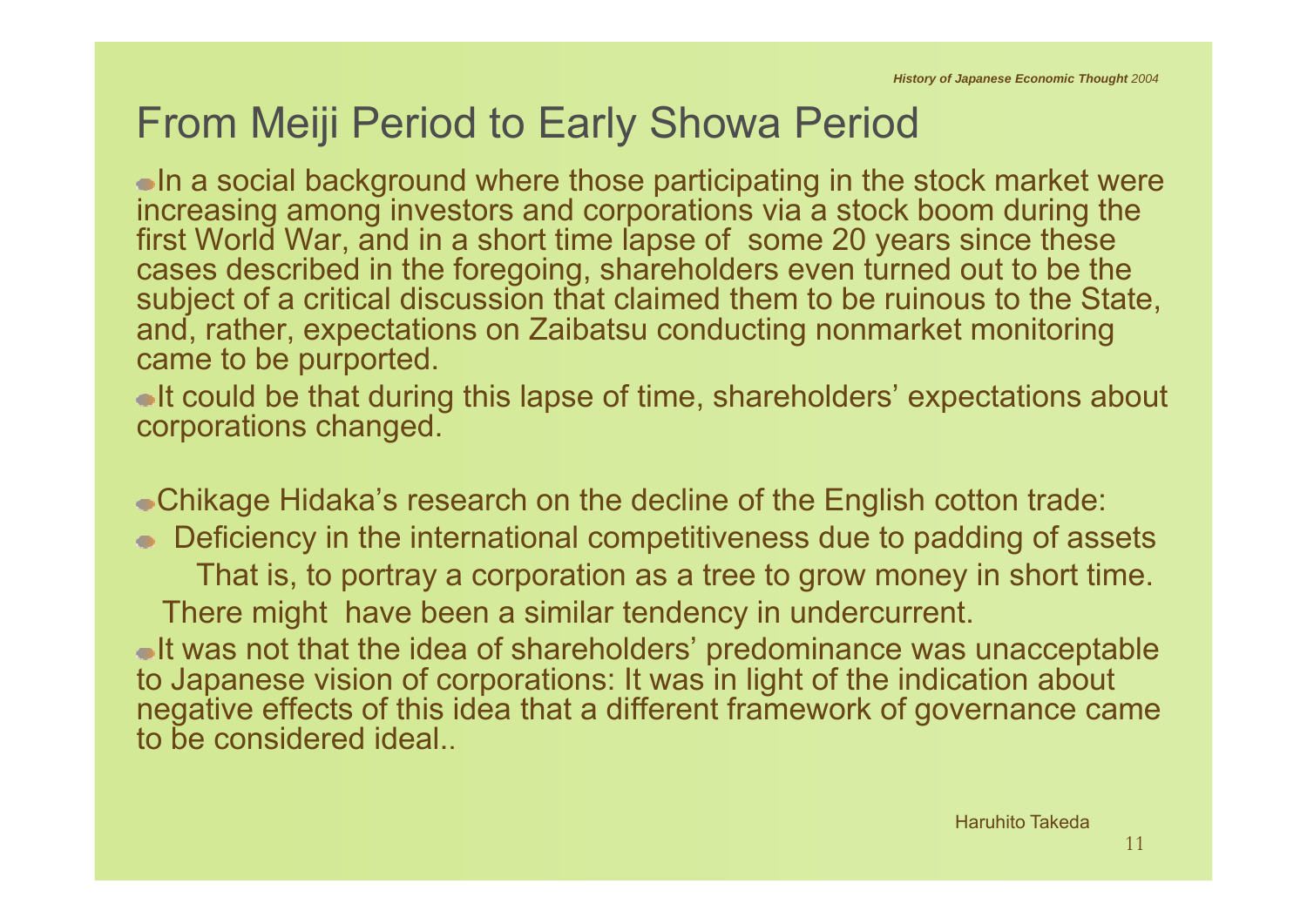#### 4 – 4 Ethics of Business

A key point in the example of *Age Ichi* is that, albeit a once-a-year chance of business, there was an implicit contract between sellers and buyers. This sort of relationship of mutual trust was important for coming-off of business smoothly. In fact, looking at functions of *Ichi* in historical context, it is obvious that there is a great significance in the framework of "trust" which was built over a long time period.

Such a state of business leaves a great influence in the concept of commercial trading to Japanese people.

In case of trades conducted repeatedly, an act of dishonesty or an "outwitting each other" that my be passable just once could be precluded in the medium and long terms. Otherwise, one's opportunistic behavior was highly likely to strangle oneself with own hands. Under the business perspective to seek for permanence of a family business, as observed in the proceeding chapter, it was important to secure customers with a longtime relationship based on trust, not on an immediate gain.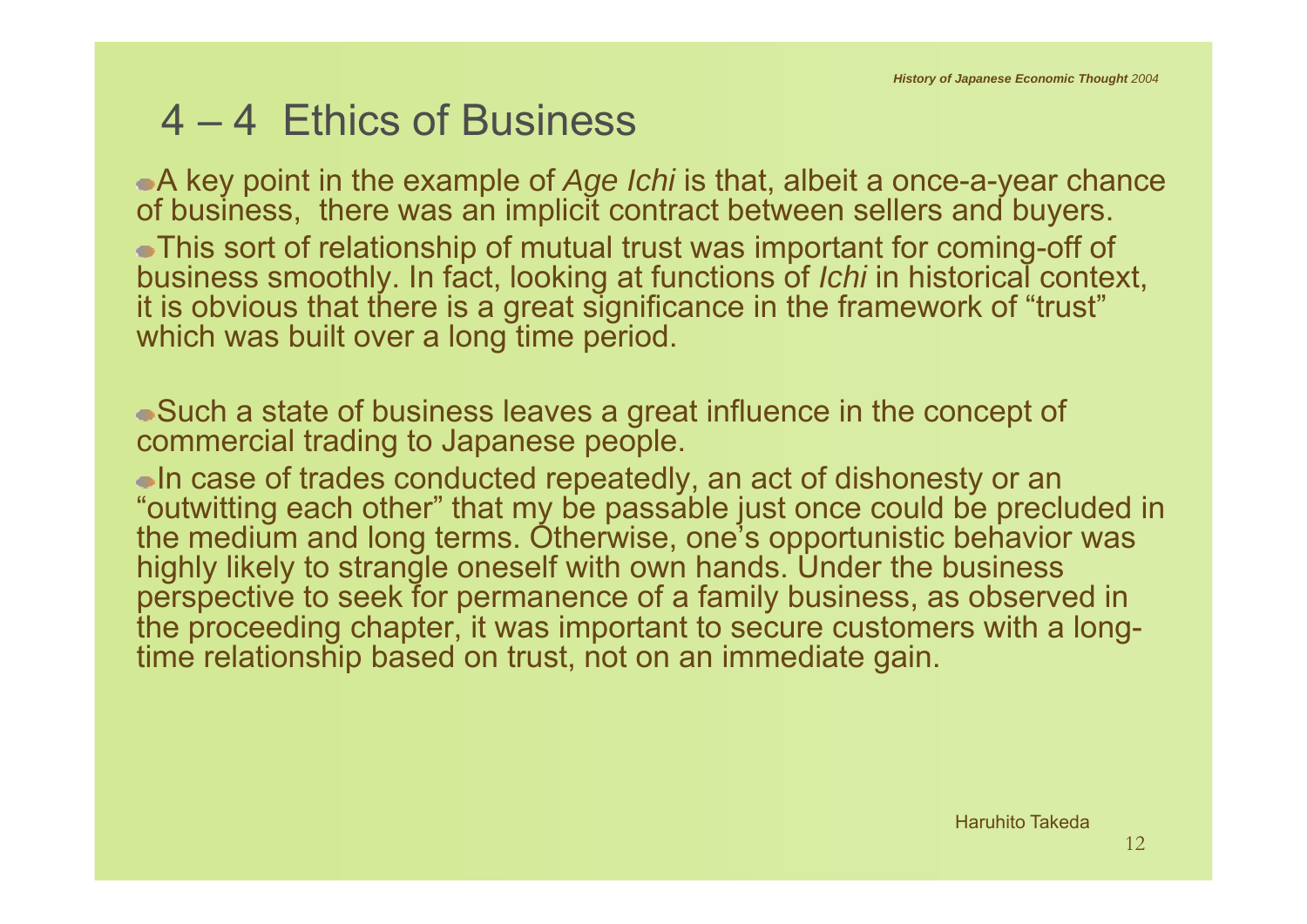#### Ad Hoc Trade

Of course, it is not true to say that Japanese merchants never behaved opportunistically. Many of merchants that grew in modern times were from Omi and Ise, who were purported contemptuously as "Omi thieves, Ise beggars" behind their back, and merchants of Osaka who managed kitchens of the whole country got laughed at as being called "squirts" of the Kyoto-Osaka area." Nominal designations as such were not only based on people's views on merchants or commerce (an idea that commerce is a shameless business) nurtured by the social standing order of *Shi-no-ko-sho* [the four social ranks: warriors, farmers, craftsmen, and merchants], but were also indicative of their suspicion about ways those merchants conducted their business.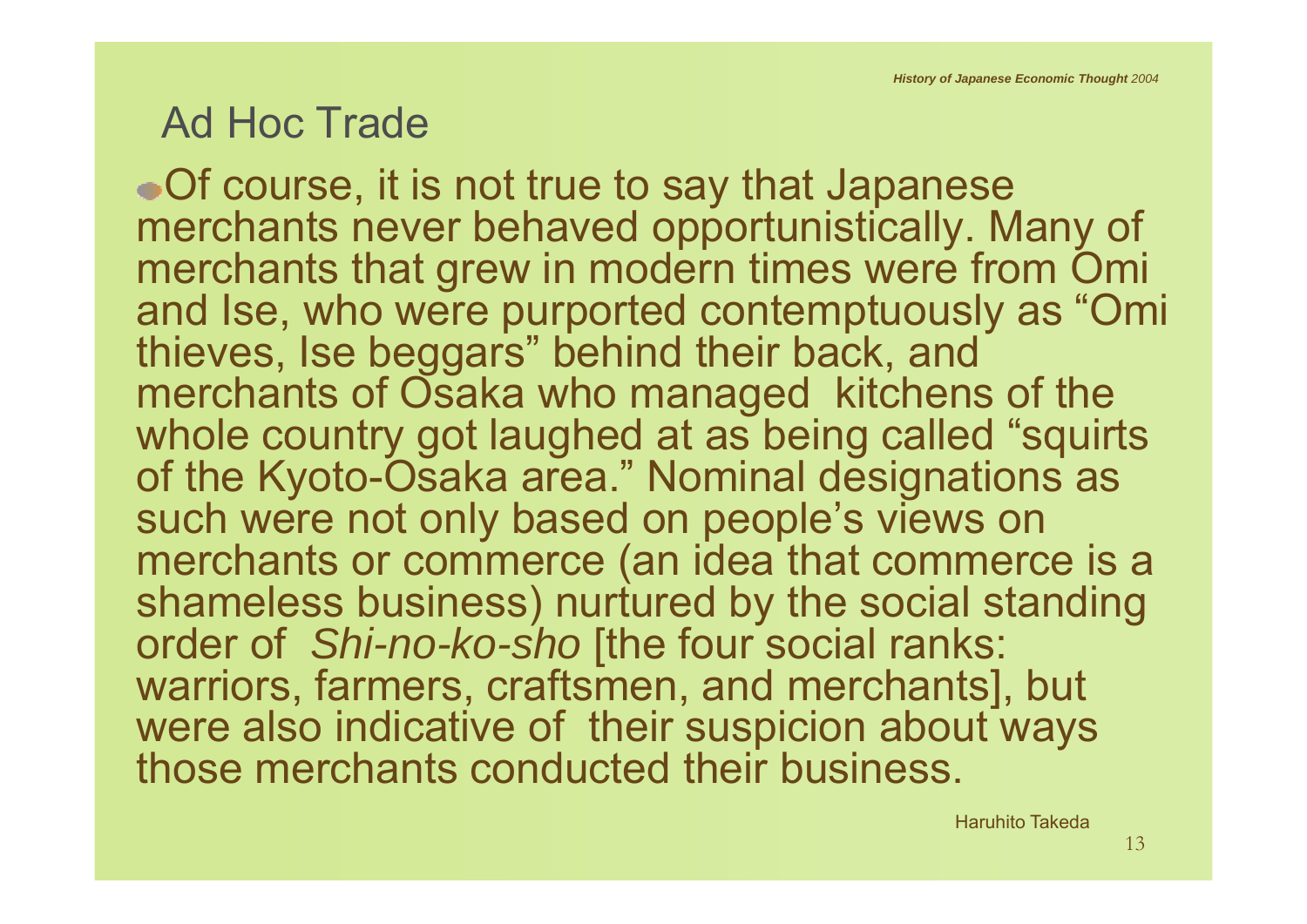# Buy Cheap and Sell High

Merchants could stock up cheap and sell high because prices were not the same everywhere. But even if a higher profit could be earned by selling higher, this occurrence itself has nothing to do with enhancing productivity of that society, or increasing social wealth.

Needless to say, in case commercial trading expands in a format to correct a regional bias in demand and supply, the production of specialty goods of each region gets stimulated, and the production quantity in that society increases as a whole. Accordingly, produces that could be marketed in other regions were quite important to each individual society.

However, in the process a modern society was being formed, outstanding as its economic mechanism were that, amid developments of division and collaboration of labor, the utilization of machines progressed, productivity expanded, and uniform products came to be produced in large quantities.<br>Haruhito Takeda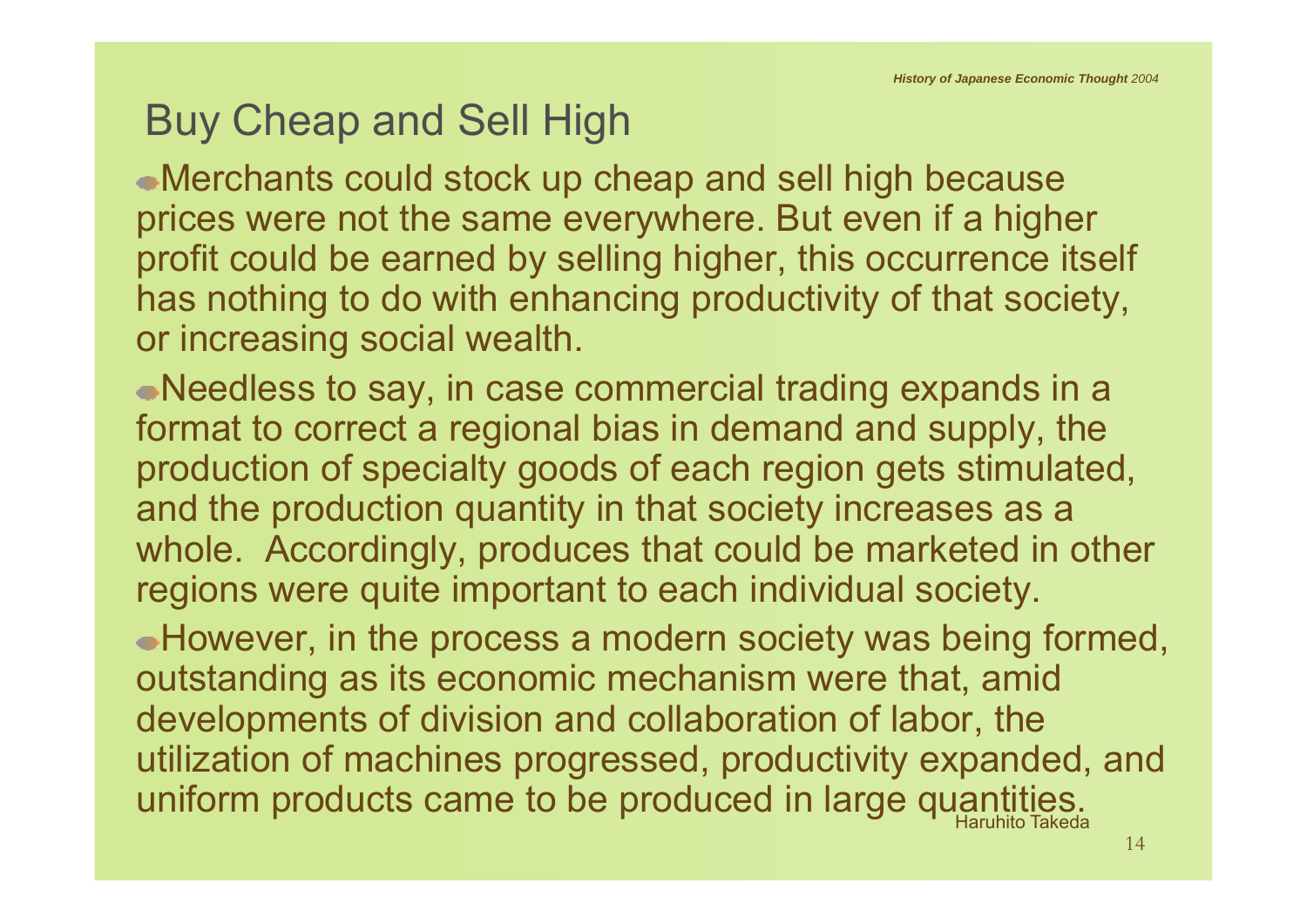## Behavioral Principle Concerning Business

・What classical economics focused attention on was this kind of characteristic of a new economic system. They took notice of emerging industrial capitalists who, in great industry by machinery, actualized an upswing on labor productivity to the extent that could not have been realized in the prior history of mankind.

・ Business method of "Buy Cheap and Sell High" = Merchantcapitalistic activity

Business method pursuing source of wealth in the improvement of production methodology that actualizes upswing on productivity = Industrial-capitalistic activity

To distinguish these two, the latter modus constitutes the source of economic growth. Competition is a means to promote such activities.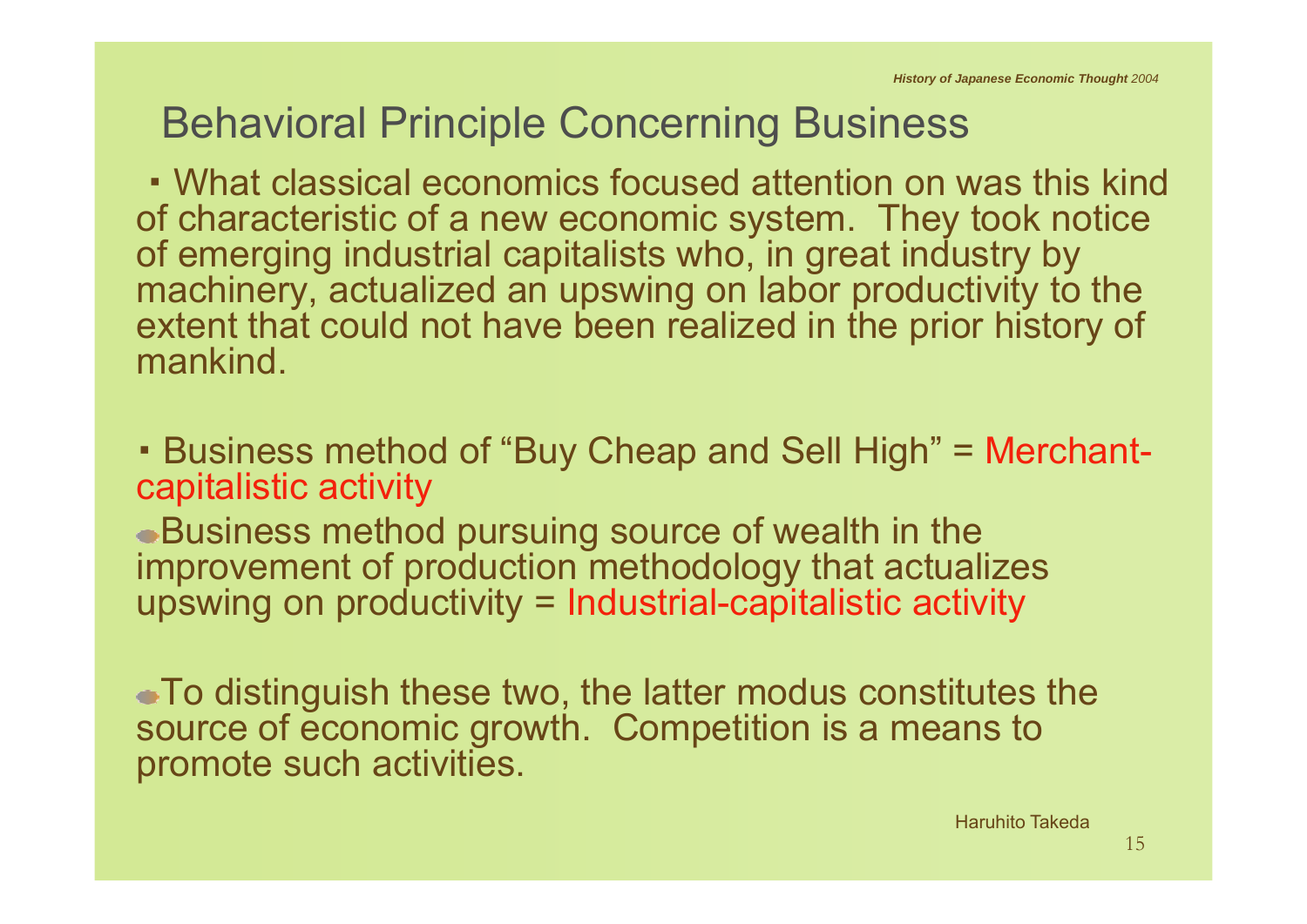## Why is Collaboration Approved?

#### **As one way to answer this:**

With respect to efficiency, unlike assumptions by scholars of economics, even if controlled prices or inelastic prices are observed in market, and even if they are the result of collaborative business activities restricting competition, there were fierce competitions involved, as explained in the context on competition over cost;

**Is it not a case that these may not necessarily interfere with** the enhancement of economic efficiency?

Concurrently, wasn't there a situation which could be judged that social cost incurred by negative effect of competition was smaller than that caused by concerted actions of corporations?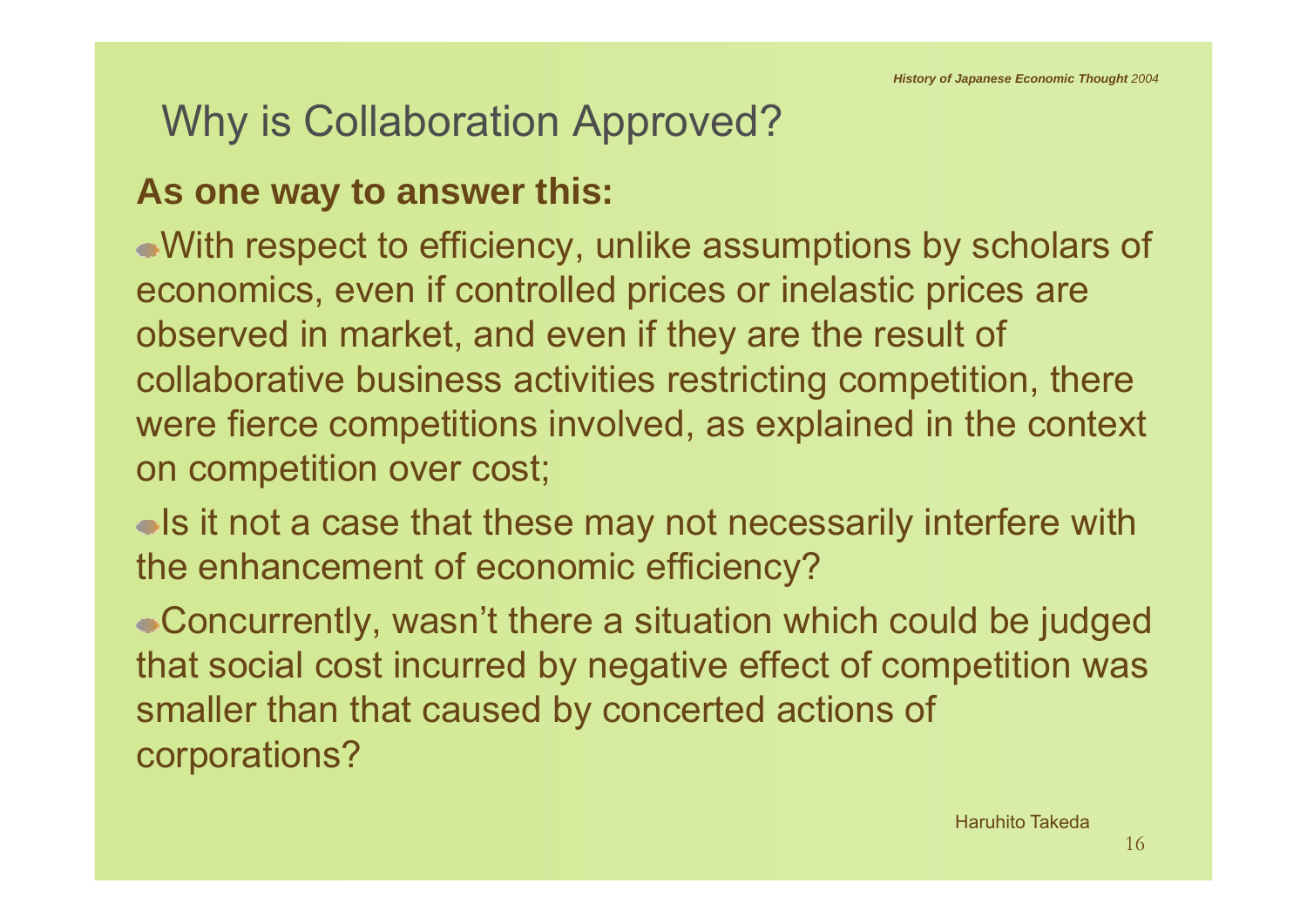#### Philosophy of "Coexistence and Co-prosperity"

"Coexistence and co-prosperity" for people in the same industry in the wake of a retail commercial problem  $-$  – Logic to oppose against a department store's foray

Add up to a logic of antimonopoly

 $\bullet$ It is indicative of the importance of a role the watch dog plays to guarantee consensus building and its compliance that, in the post-war Japan, there were strong aspects for the rationalization cartel and recession cartel to have functioned effectively under the administrative guidance by the Ministry of International Trade and Industry with the background of its authorities in foreign currency control and such.

The reason bid-rigging problems develop into serious affairs is that there are political influences in and out of the shadow behind bid-rigging arrangements, and such facts signify the difficulty of collaboration. If politics moves in to maintain collaboration, and which constitutes a breeding ground of corruption, this kind of measure cannot be accepted.

Therefore, a condition is required in the foundation for these collaborative market behaviors to be accepted, namely, a condition to actualize the assurance of consensus building and its compliance among the parties concerned. → Problem of contract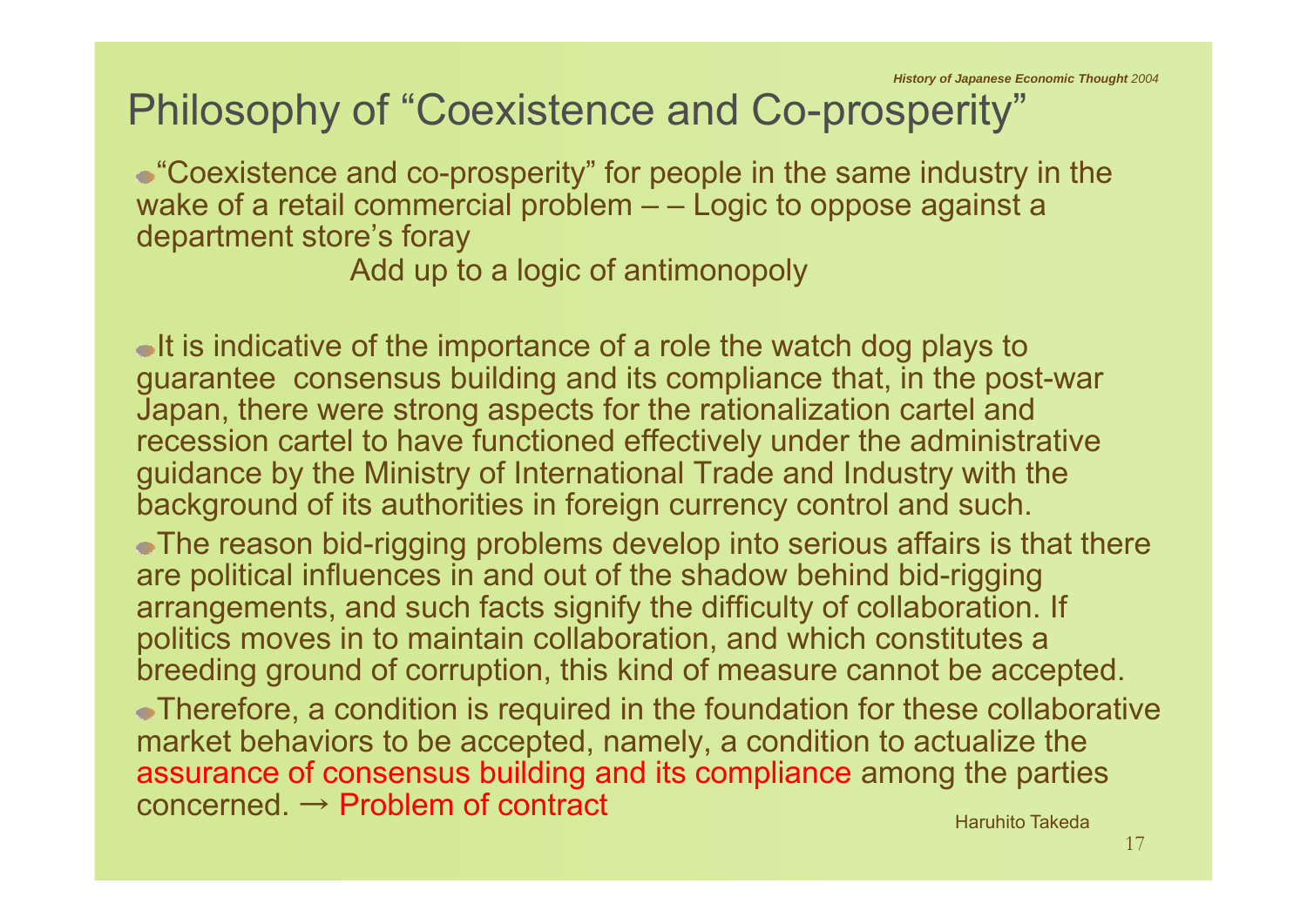## Summary of Inquiry Into Contract

Ambiguity of a concept of contract

- Changeover of a contractual text vis-à-vis the preexisting contract in keeping with eventuality = Smallness of restriction of an initial contract
- Rules of dispute resolution constituting that foundation, and sharing of a viewpoint on market price of dispute resolution
- Difference in significance of discussion, i.e., whether it is a place for ingenerating "wisdom" to find out measures for resolution, or one for insisting on individual interests.
- Consensus building that requires a referee role, whose fairness serves as the backbone of validity of solution strategy for discussions.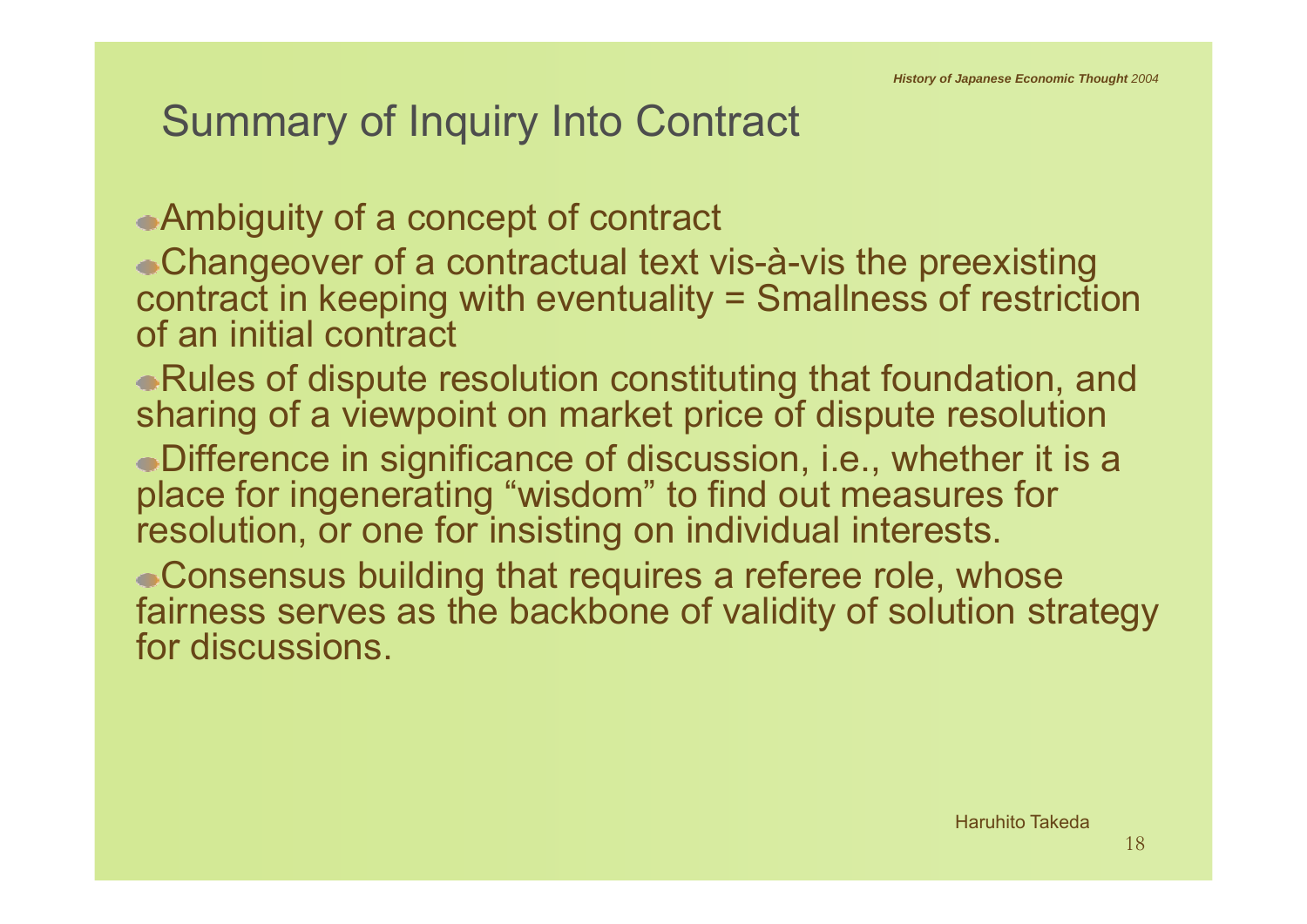#### Concept of Work – – Master of Labor

In traditional societies, regardless of landowning farmers or craftspeople, the configuration of their labor was of no master. Dependent on natural conditions and constantly looking out for disaster strikes, a farmer had to handle crops' growing situations and farm works suiting to the weather in and out of season: But the judgment regarding in what order and when these work operations were to get done was up to his decision. **The master of labor was he himself.**

Spending most of life's time of for living, farmers had to keep on working fraying their bodies, but those who made the decision on that were they themselves.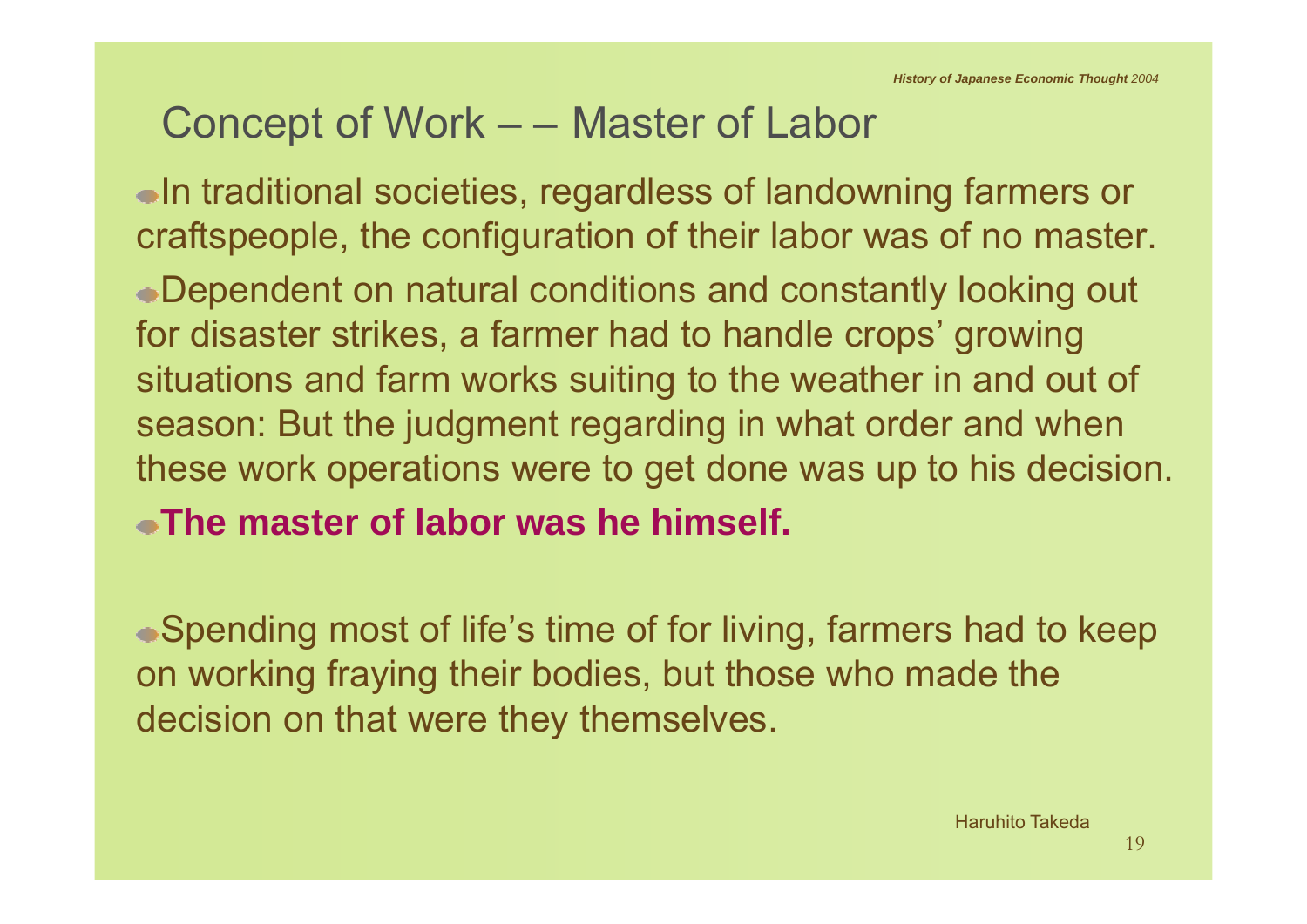## Discipline of Given Time

To "do the designated job for the designated length of time" Which constitutes diligence in the modern age, viewed from the employer's standpoint.

In factory labor, in accordance with a system of specialization and cooperation, workers are called on to do a set job for a set length of time. There is little room for wageworkers' discretion in their jobs, and the masters of labor are managements, financiers .

Like this, in losing self-initiative this way lies a characteristic of labor in modern times: Is this not the reason labor turned into a matter that should be evaded?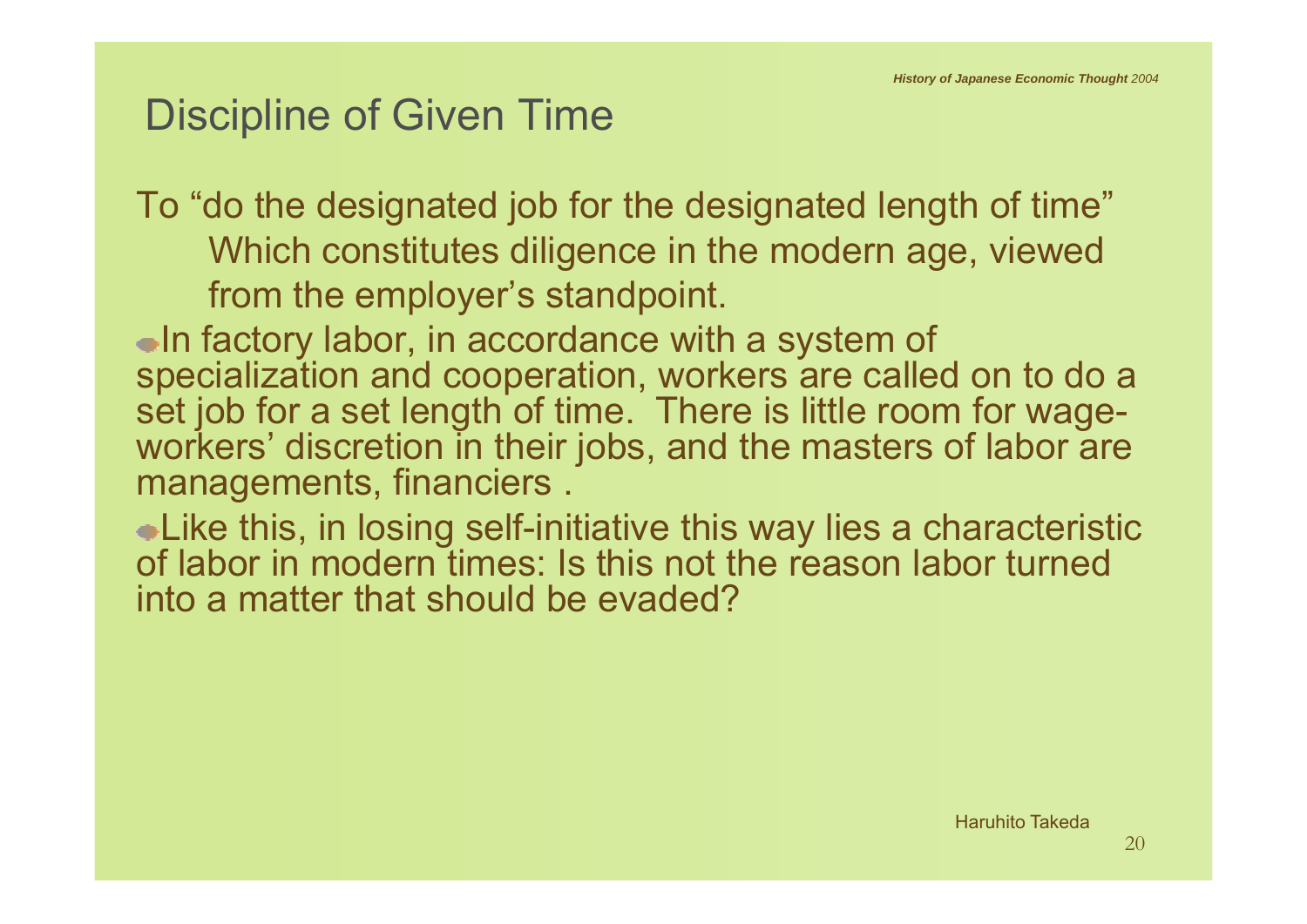# Origin of Lifetime Employment

#### Significance of multiple goals

Proactive screening in the long-term selection process: Goals on the way for that purpose ←Method to ingenerate only a small number of winners To have apprentices keep their motivations high, and to make their life planning possible, a path for supporting themselves was provided, and depending on fruits of their efforts up to then, differences were set in conditions for becoming autonomous.

• In many cases of their independence, their operations were more or less founded on the same *noren and* store name, the sense of unity generated there came to be condensed in the management entity of Mitsui family. For, making an effort during office in order to strengthen Mitsui's credibility not only directly increased own position and remuneration, but also led to the enhancement of confidence in own business in the future.

←Origin of lifetime employment in the present day: Guarantee of a longterm employment including temporary transfer to subsidiary and employment transfer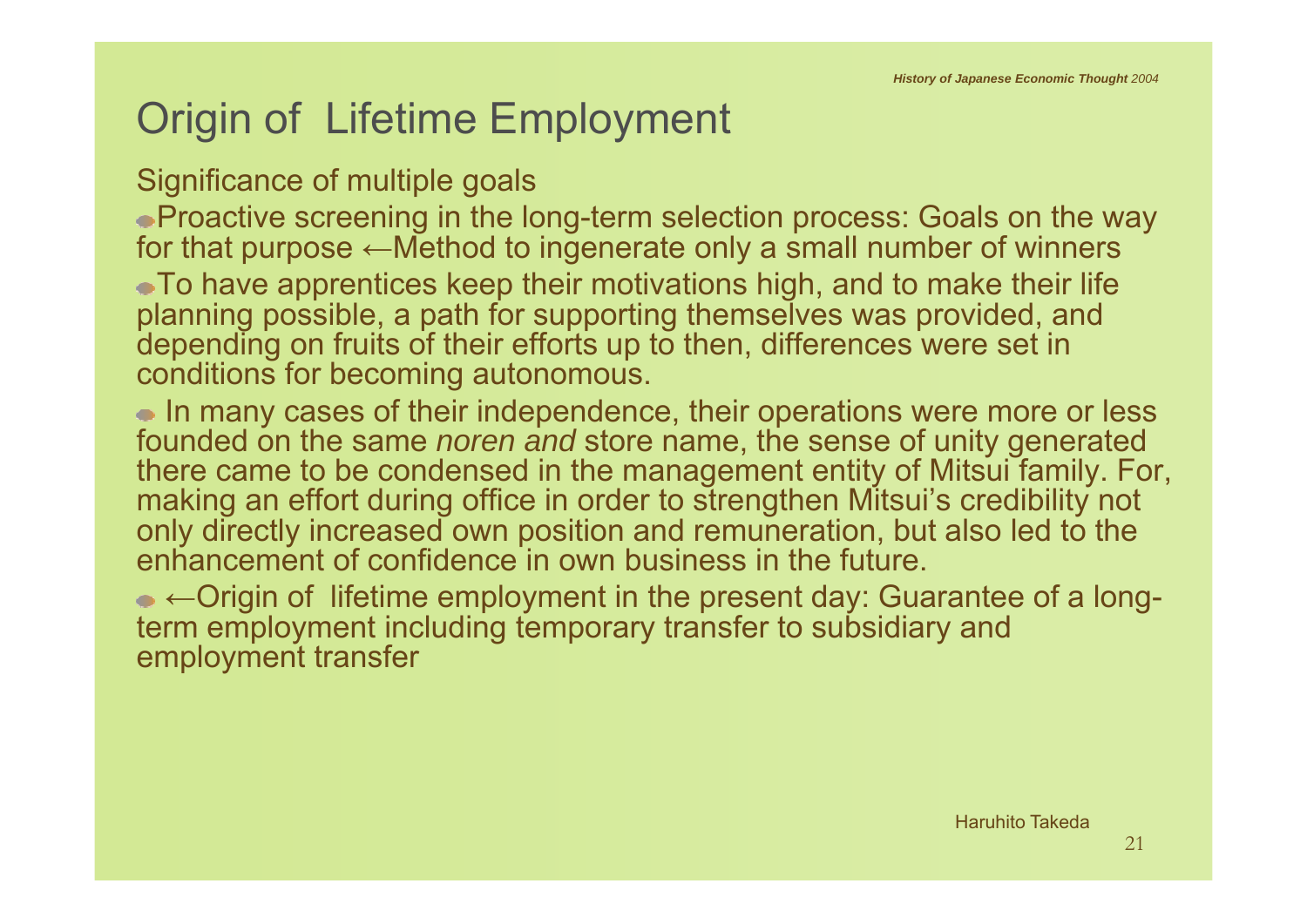- A series of data indicate that, regarding a way of thinking about "working" that aspires a long-term continuous service, there is a common ground indifferent to borders, and that such is not particularly exceptional to "working in someone's employment," a configuration of labor being characteristic to modern times.
- And there, it may be highlighted that labor market, getting involved in labor disbursement of subject named human beings, has attributes different from
- goods which are traded in market for other products and services.
- Based on an anthropological research, the following impressive text has been marked down in *Poverty and Progress: An Ecological Model of Economic Development* by Richard G. Wilkinson: "Working hours of cultivators on slash-and-burn agriculture are ... 500 to 650 per annum in average."; The changeover to an intensive farming for the sake of economic growth has enhanced land productivity but brought forth a substantial compensation in labor disbursement.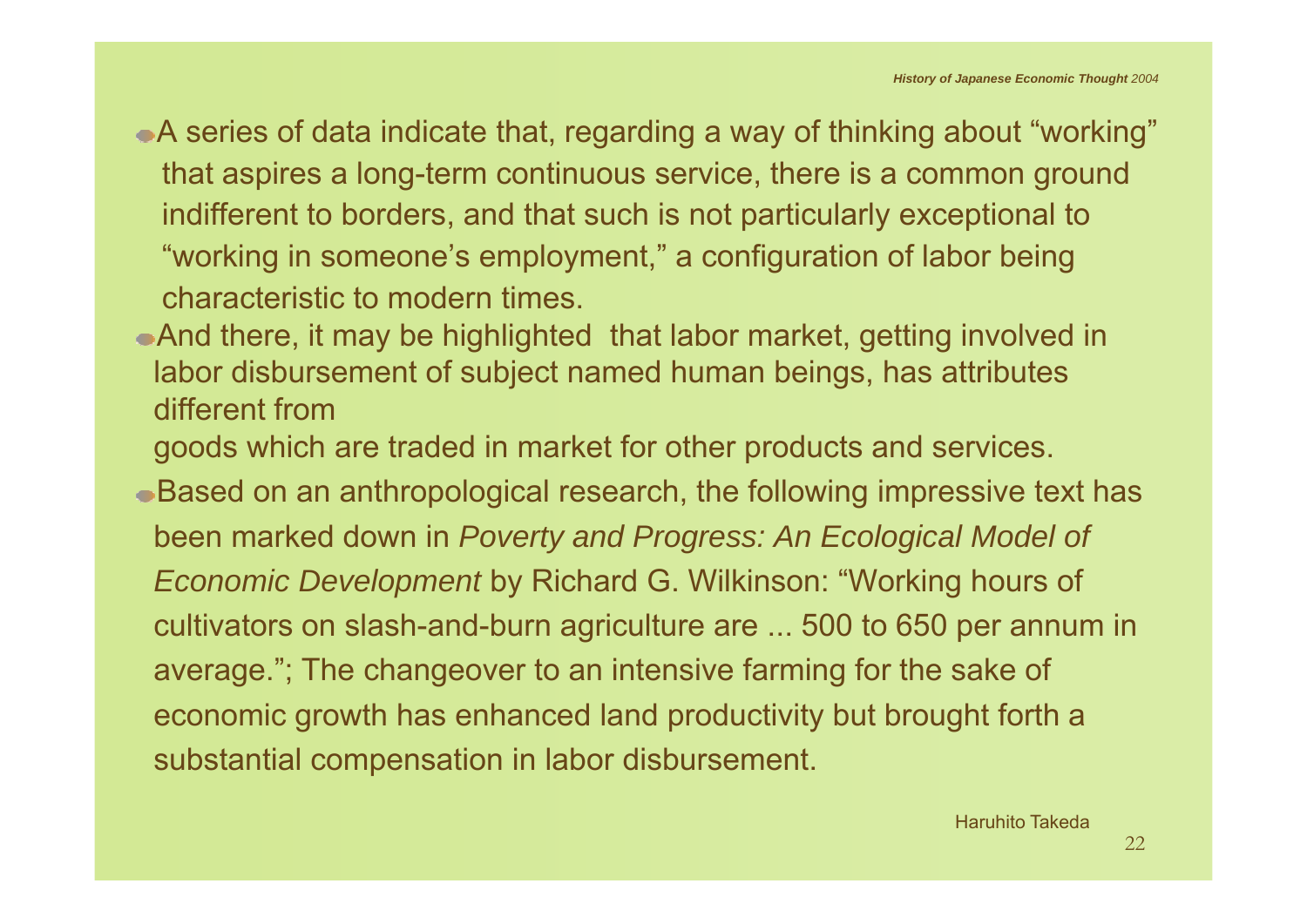**And in** *LE TRAVAIL: Une valeur en voie de disparition* **by Dominique M'eda, it is pointed out that, among a traditional line of thought in European societies since ancient times, there has been an idea that, looking down on work tasks for life-sustaining, freedom as a citizen could be obtained by being relieved from such work tasks, which ingenerated a concept that "true life is a life of leisure."**

**And reportedly it was in the age of Adam Smith that for the first time labor was accepted to be favorable because it produced wealth. This ideology, typically observed in the labor theory of value, turned out admitting labor as the most advanced expression of personal freedom. With that, "exploited" labor in capitalistic management was given a negative image of "being alienated."**

**In Japanese societies of pre-modern days, there cannot be found a clearcut assertion to make slight of labor and deny it for being not intrinsically human. Rather, in recent times amid the term "***Rodo* 労働" **getting established as a translation word, Japanese have come to find "***Rodo* 労働" **having a negative image in double meanings, haven't they? Namely, in one sense, it is not a free activity, and the one in recent times "is alienated."**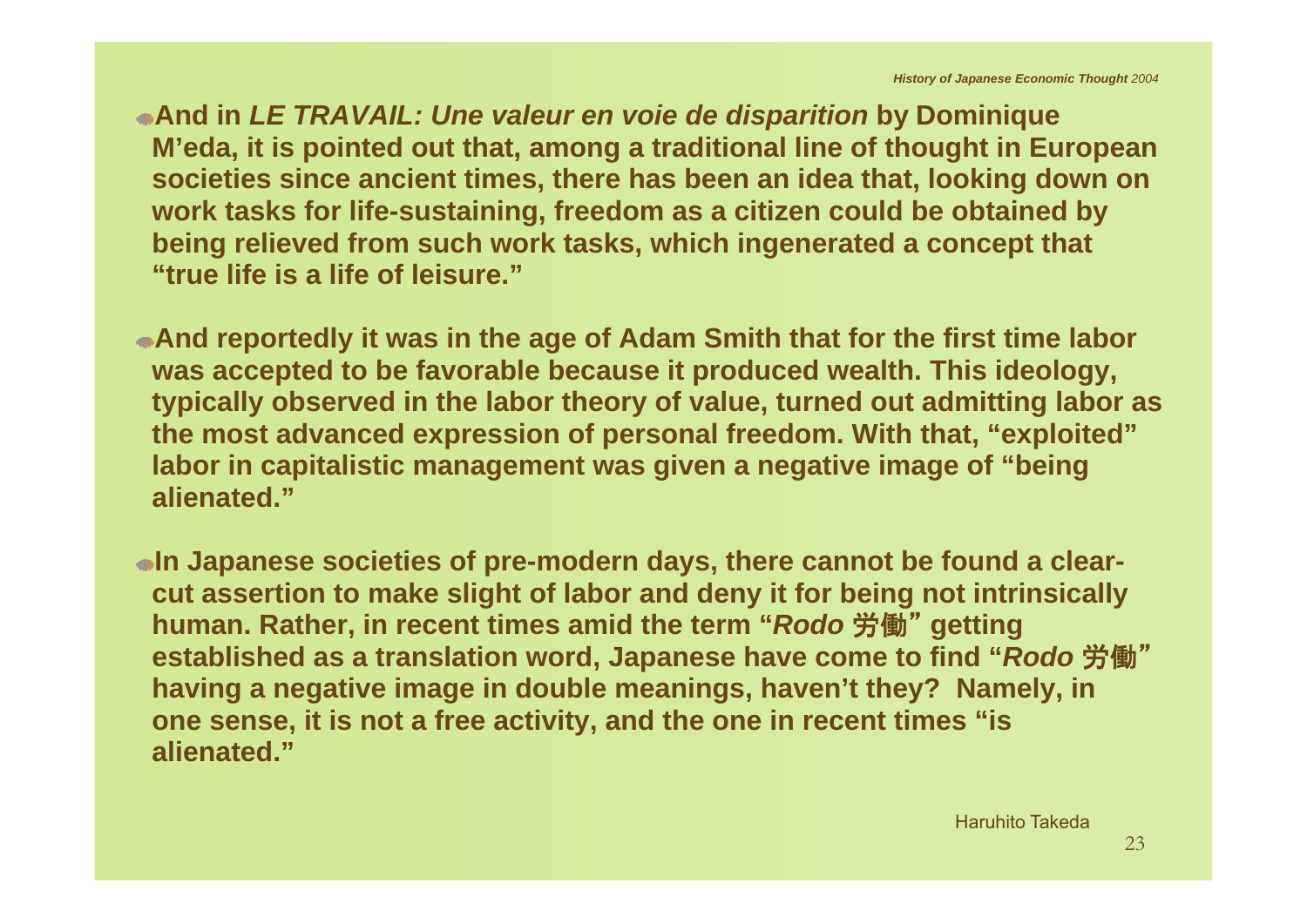#### What Were National Interests?

Conforming to the Saito theory, to make a contribution to trade expansion is a way to actualize *Kokueki*;

While following the Fujita theory, to make a contribution to national wealth by production expansion leads to an increase in *Kokueki*.

At any rate, it turns out that, under this kind of economic viewpoint to emphasize and endorse the expansion orientation on the economic front, industrialists could possess a consciousness that they contributed themselves to the country through their proactive pursuit of self-profit.

Provided that they could become friendly with a sovereigntyoriented ideology, it is possible to consider that this economic perspective lay in the background.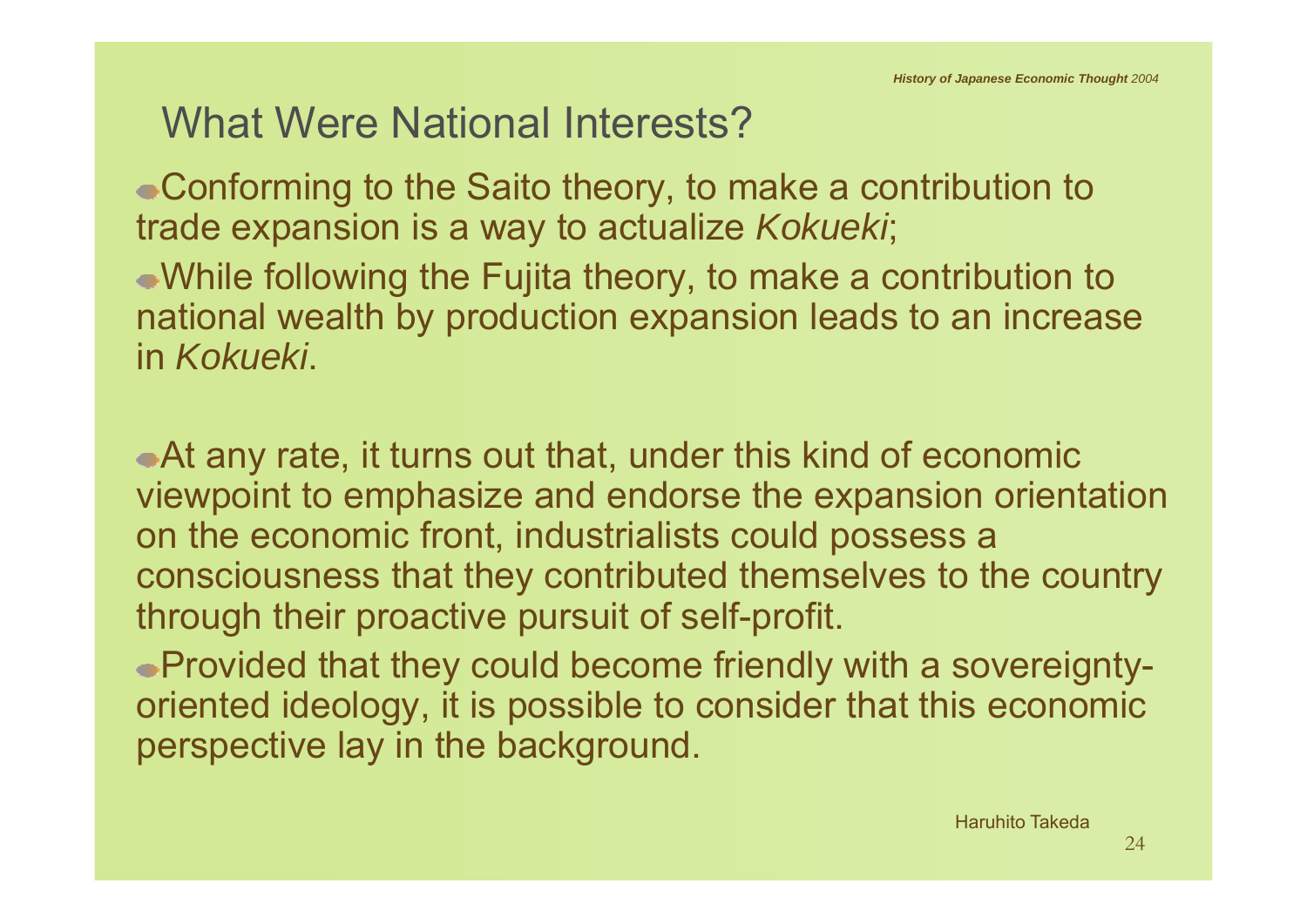#### Masana Maeda's Economic Thought

His thought did not assert the formation of domestic market that was essential to autogenous modernization, but laid stress on the exportation of traditional industries. So it was not flatly opposed to the governmental measures that aimed at drawing foreign cash, militarizing economy, and nurturing capitalism. What's more, such exportation of indigenous industries gave birth to the bloated development of the silk reeling industry only to engrave the structural infirmity of Japanese capitalism. Yuji Suzuki, *Industrial Promotion Measures of Masana Maeda*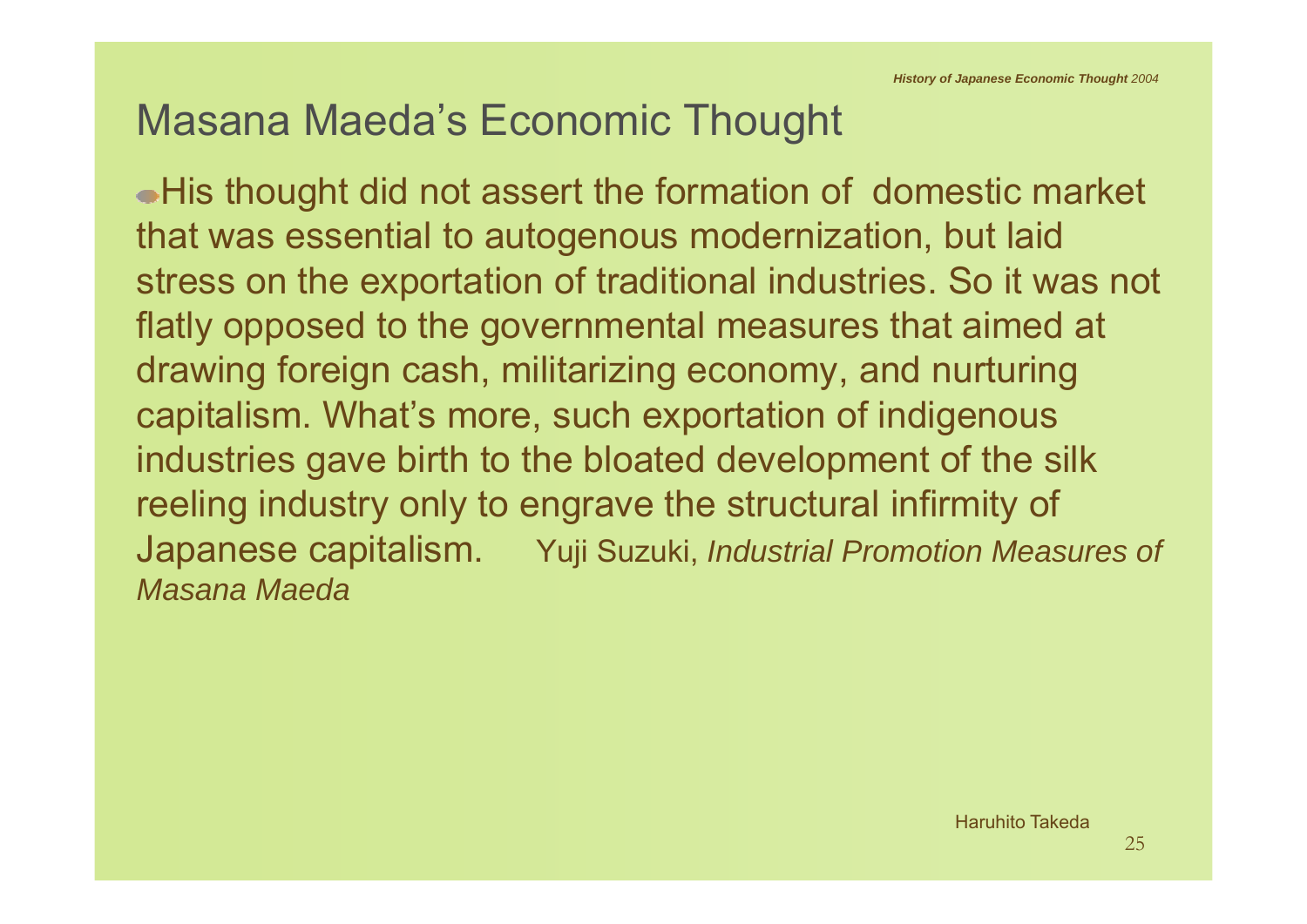#### Government-Business Relationship after WW Ⅱ

First, the government clarified "the discipline of the market," and positioned it as one of its key roles to become the "last anchorage" in reinforcing this discipline.

Second, as industrial circles started feeling that, along with the formulation of the Antimonopoly Law, "the discipline of the market" was an excessive "restriction," they came to request a "shelter" by such competent authorities as MITI in an effort to get away from such excessive restrictions. That is, "the authority" came to have a role of "hide-out" for the circles to run away from the application of market rules named the Antimonopoly Law.

Third, it became a role expected of the government to protect and nurture the development of industries. In such situations, the government came to play the part of the referee for discussions as a watchdog of the agreement which might not be expected to be perfectly practiced if left to a voluntary coordination within the private sector, such as putting in order competitive relations that tended to tumble into an "overcompetition," price arrangements and disposals of facilities during difficult economic times, and sequencing the proliferation of equipments during boom period.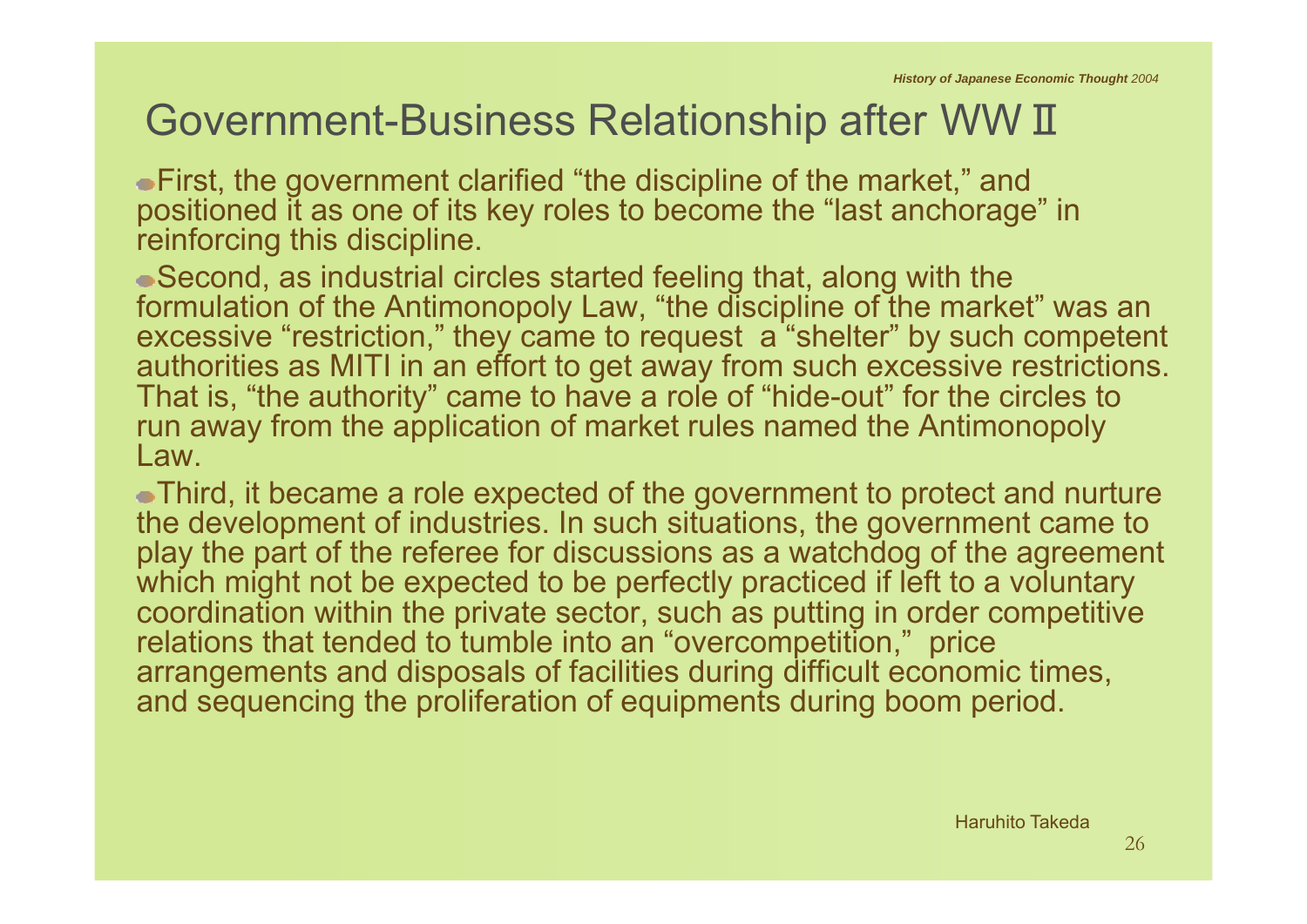# Turnaround in Consciousness

These roles

①under a common consciousness of a "poor country Japan," ②came into effect and functioned in the management of the economy that aspired for the development in the exportdependent format.

- As Japan began to deem itself as a "big economic power," and each company grew into having confidence in the international competitiveness, this relation between the government and industrial circles turned into a strained one seeking for "freedom from the government," opposite of the dependent relation up to then.
- Thus, it was a natural consequence that a trend to relax regulations became definite after the 1980s, targeting at correcting an excessive dependence upon interventions of the governmental restriction.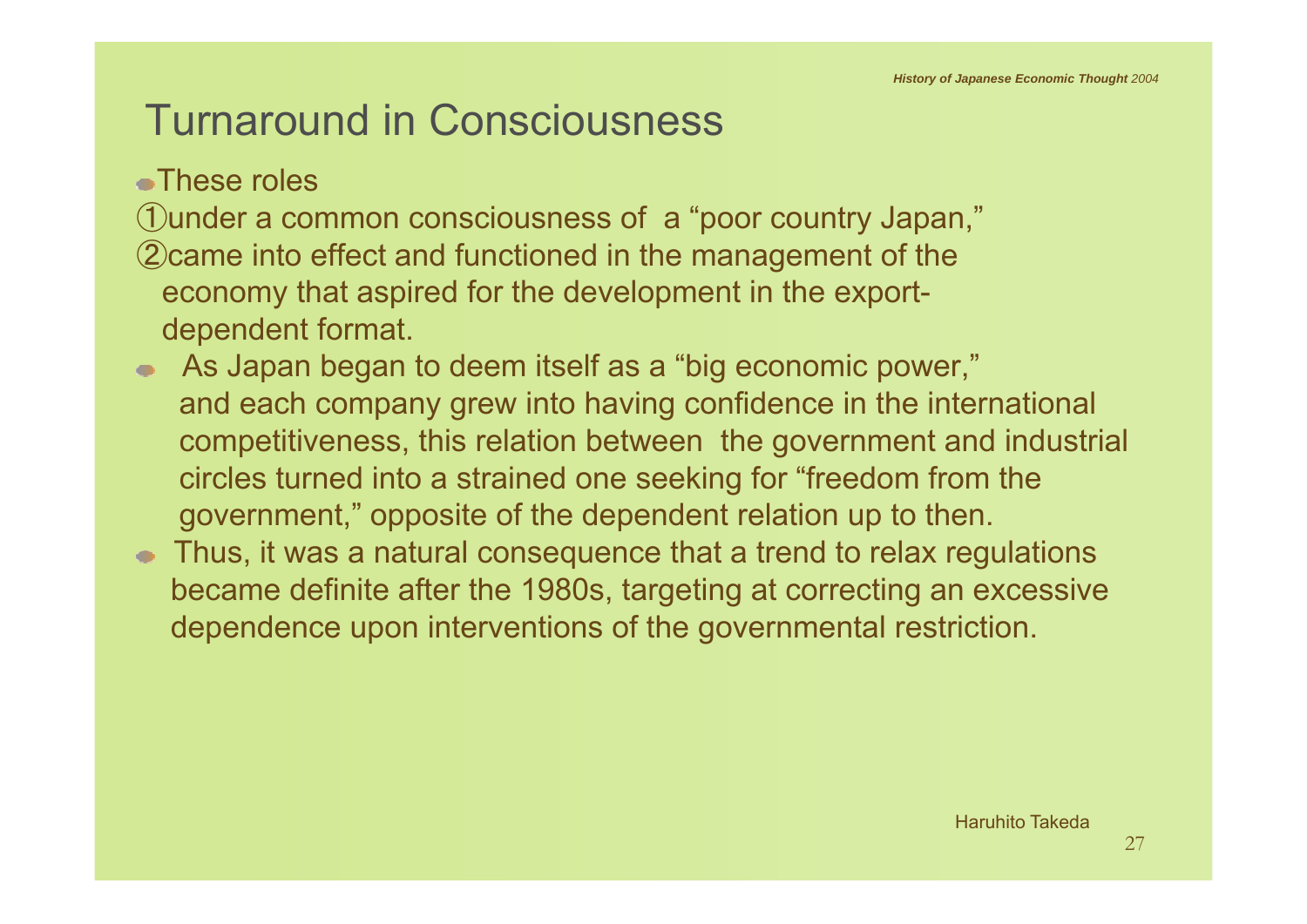## Idea of Deregulation

A direct catalyst for bringing a trend to ease regulations into shape was foreign pressure calling for expanding domestic demand,

And simultaneously, another was domestic pressure insisting on the requirement to pull together the government finance that had run into a bankrupt situation.

To the business world, the government that cost too much money was changing into a tricky stuff that demanded a high corporate tax rate, i.e., passed a bill of the fiscal collapse on to economic circles.

 $\bullet$ In this period, the government stepped down from the position of the patron of economic circles, and instead changed into an entity that was fastidious almost too much meddlesomely, and yet begging them for money all the time. Tables were being turned.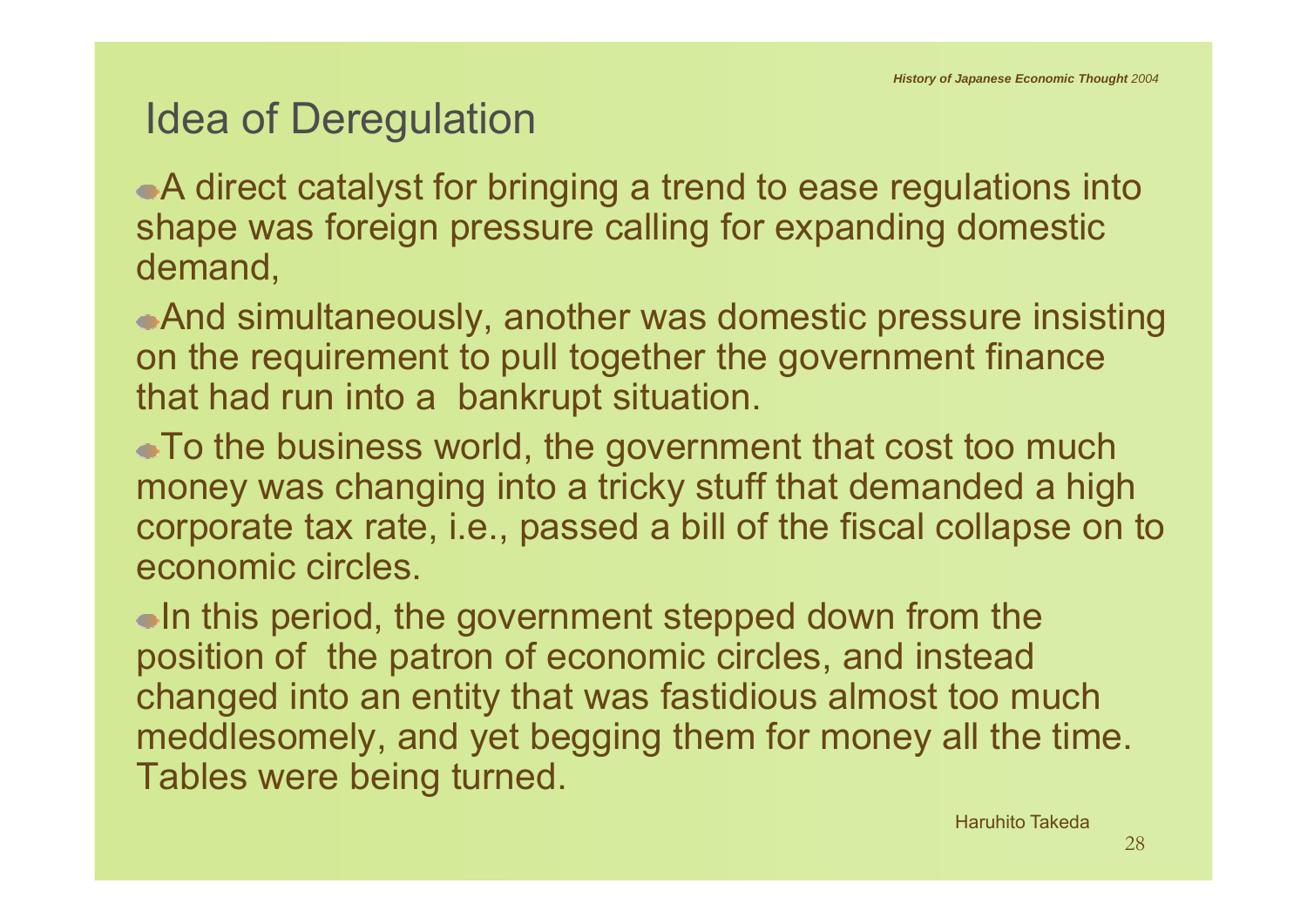To restructure the government costing too much money, one way was to reform the tax system in pursuit of new fiscal resources, like consumption tax, without resting on corporations, and another to cut back on fiscal expenditures by relaxing regulations.

But, of all things, citizens reacted sensitively to this tax increase. Japanese relatively uninterested as to how tax is spent displayed their clear intention against an increase in their tax. As the result, the foundation of the ruling party got flustered amid voices against a higher tax, and political stability became impaired. Inasmuch as political instability was not desirable to economic circles, a "small government" through deregulations came to be called for.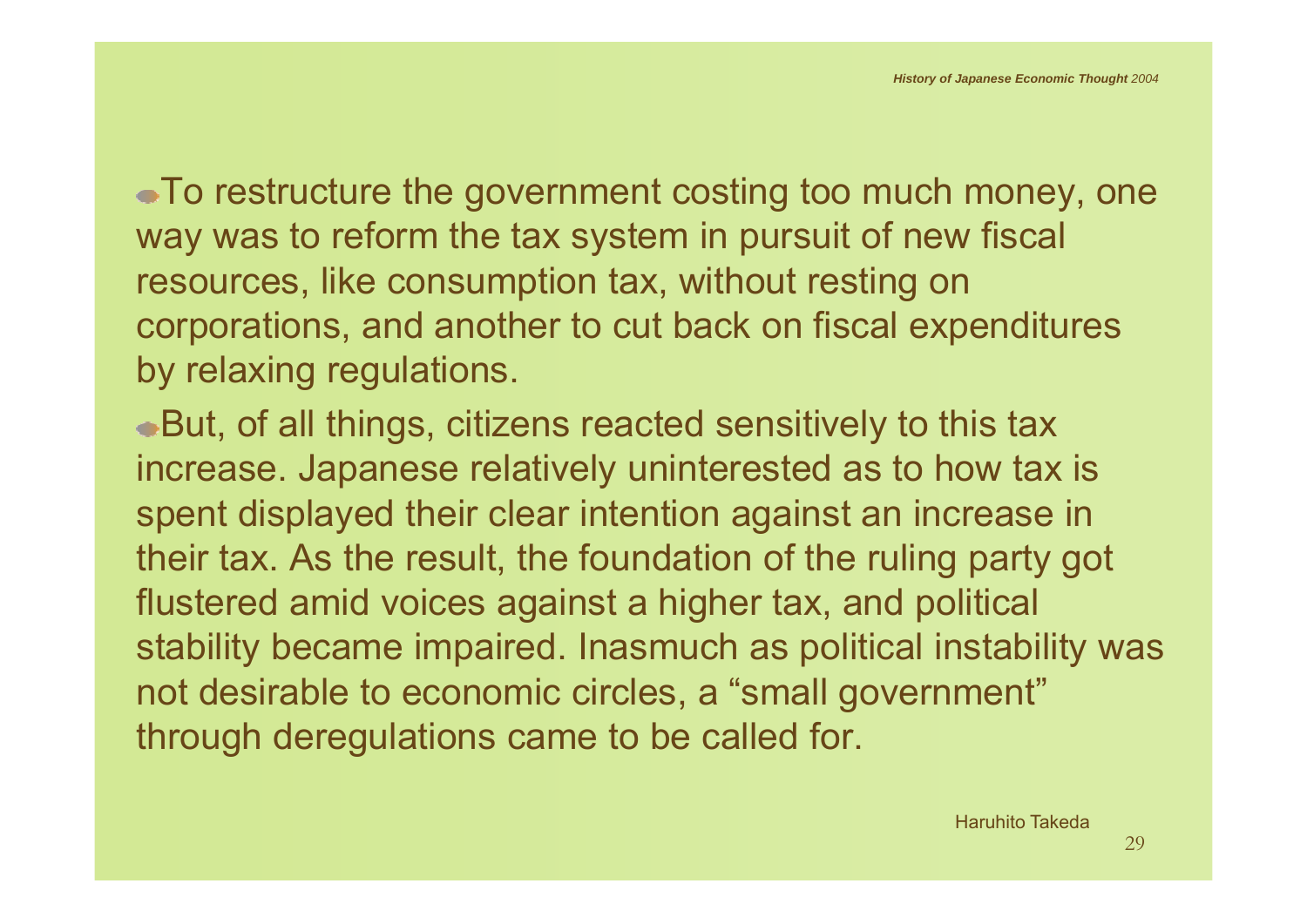# Ukichi Taguchi's Economic Thought

To this advocacy, Taguchi asserts in "To discuss financial difficulties" (*Tokyo Economic Magazine*, Vol. 83, Oct. 3, 1881) as follows:

Current difficulties in the government finances are owing to the pressure of the official affairs since the Restoration, but "the fact that the government is busied with many affairs is not intrinsic to its substance, but rather is linked to its sickness." Taguchi's criticism continues that the governmental proper function lies in "protecting the people's rights," and that if it acts on its own authority, revenues ought to be adequate and that it would never run into financial difficulties. Further, he points out that the people are responsible for the government's finances only in regard to what the government does for the protection of the people's rights, and that, when the government forgets its proper function by "wasting" its revenues "in all kinds of businesses," "why can the people have a courage to offer their fortune?" Haruhito Takeda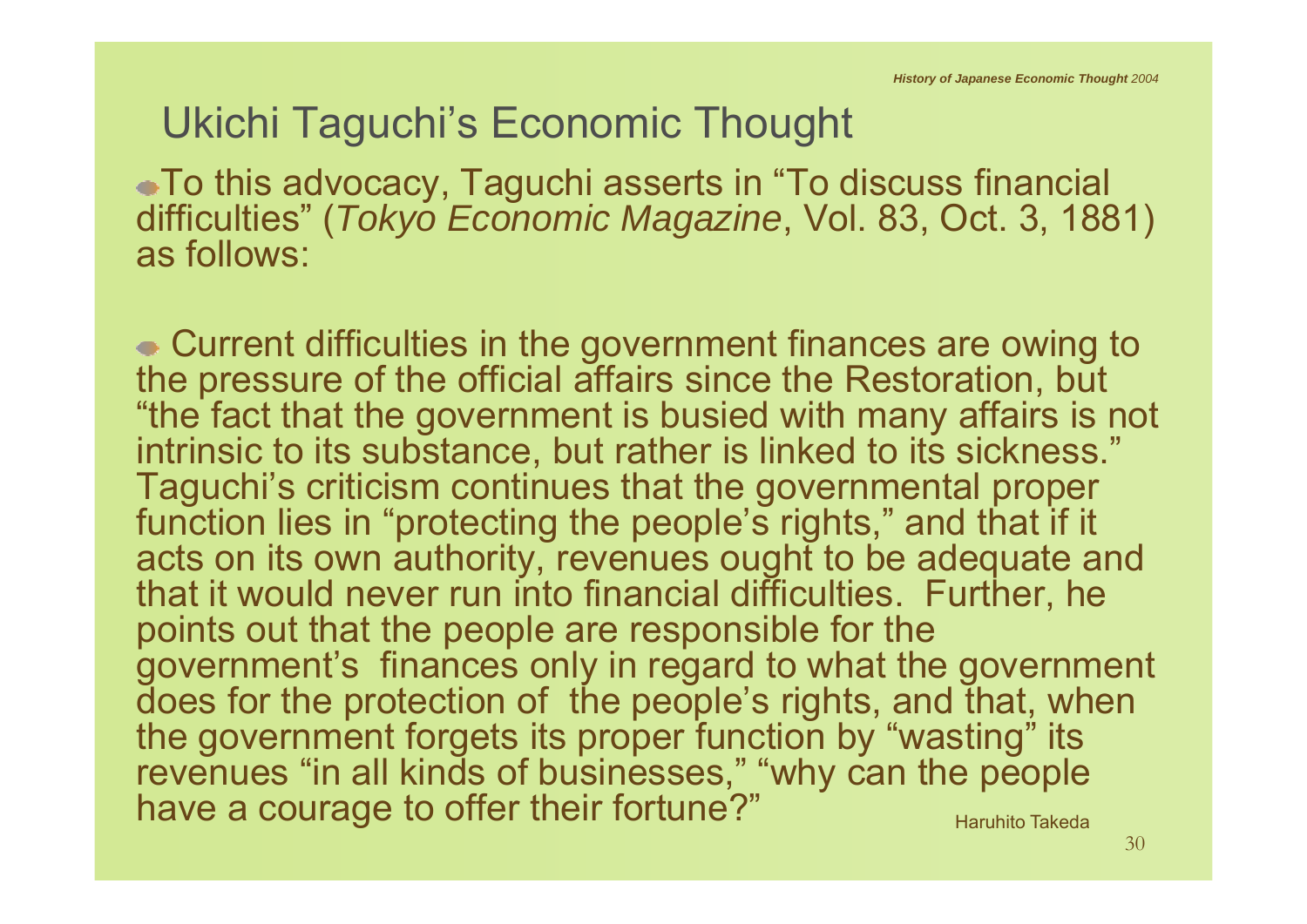# Intention of Ishiguro's Agricultural Administration

"I believe that, by protecting agriculture even at great sacrifice, though I may be censured as a stolid man ―as a national trait of our country, stolid elements should preferably be respected as much as possible—to take measure so as to have the young men and women, sound in mind and body, stay in our country's farmlands to certain extent is what the res publica is expected to do without minding expenditures. In the light of the position of our nation's agriculture today, based on the fact that it supplies the greater portion of main foodstuffs, and that majority of our citizens rely on agriculture for clothes and food, and that the settlement of the international trade balance in foreign trade of export and import depends on a piece of silk thread pulled by a young daughter of a small farm family, and that it constitutes the source of sound labor of men and women for commerce, industries and all other areas, I think that the res publica must shoulder the need to significantly protect farm villages which are the fountainhead of these. From this perspective, it is correct to state that to decide on means that cannot be avoided to adopt for the future progress of agriculture is not just an industrial issue, but rather the problem of politics and societies."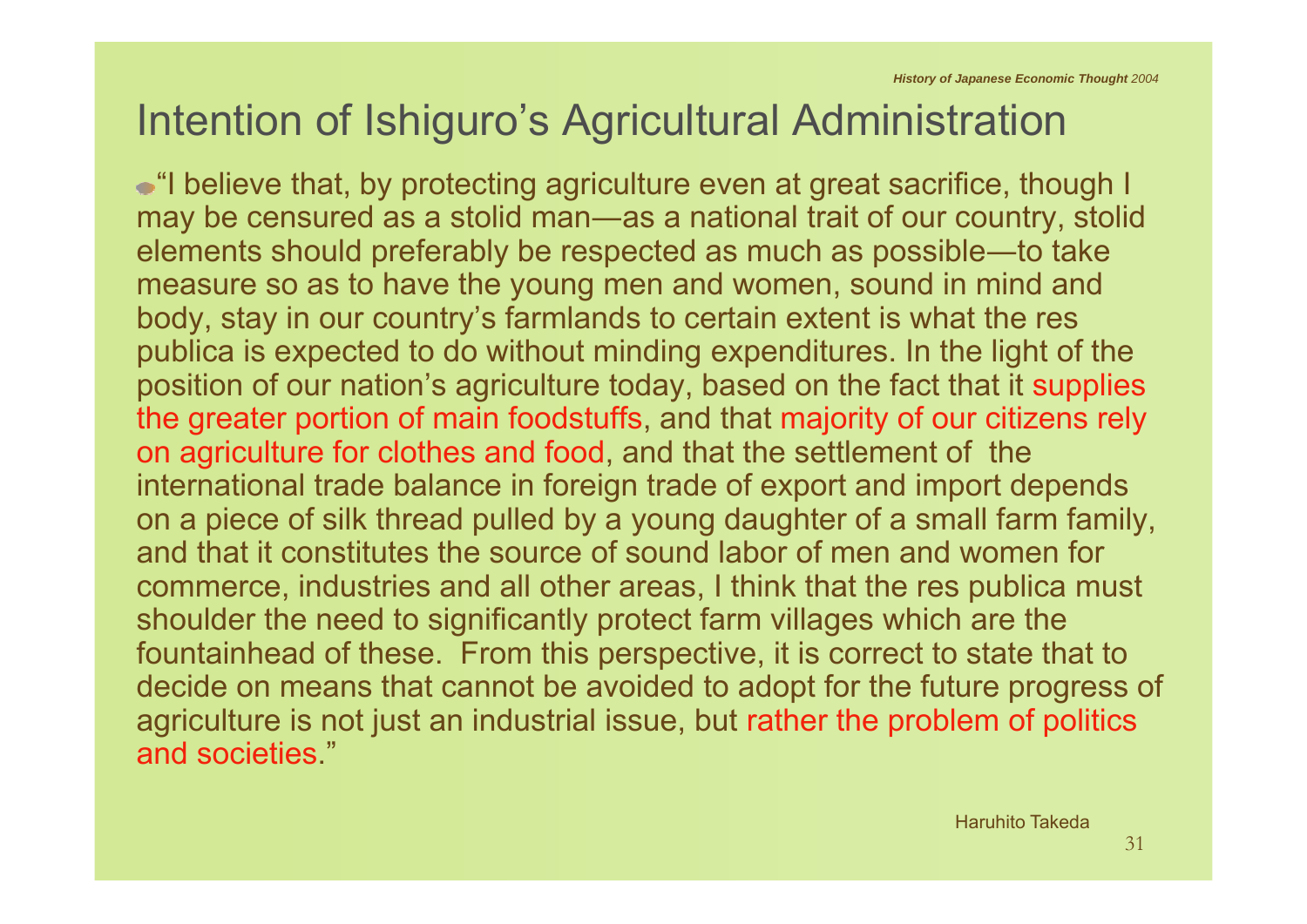#### Grounds for Tenant Farmers' Assertion––Statement *Thought 2004* of Revenues and Expenses

Attached to this statement of reasons are two statements of the tenant farmers' revenues and expenses that are shown in Tables 3-8 and 3-9. Table 3-8 is based on the rice price of 1924 and Table 3-9 on the average price of rice during 1914 through '23. On the basis of these two tables, the "statement of reasons" calculates the labor charge per tenant farmer to indicate that it merely amounts to ¥0.899 in Table 3-8 and ¥0.64.6 in Table 3-9. In contrast to these figures, a per diem of the agricultural labor charge is ¥2.50 in Uzura Village and no less than ¥1.50 in the national average since 1919, thus appealing how little the tenant farmers' labor charge was. With that, the "statement of reasons" insisted on the need to reduce tenant rents as follows:

"From the nature of things, we believe that we tenant farmers by the cultivation of rice should at minimum have an income equivalent to a labor charge an average agrarian laborer earns, and which must be realized for all intents and purposes (ellipsis). What we can never tolerate nowadays is just one matter: The rent of this village, i.e., the one we pay, is the highest in Japan, unparalleled anywhere else."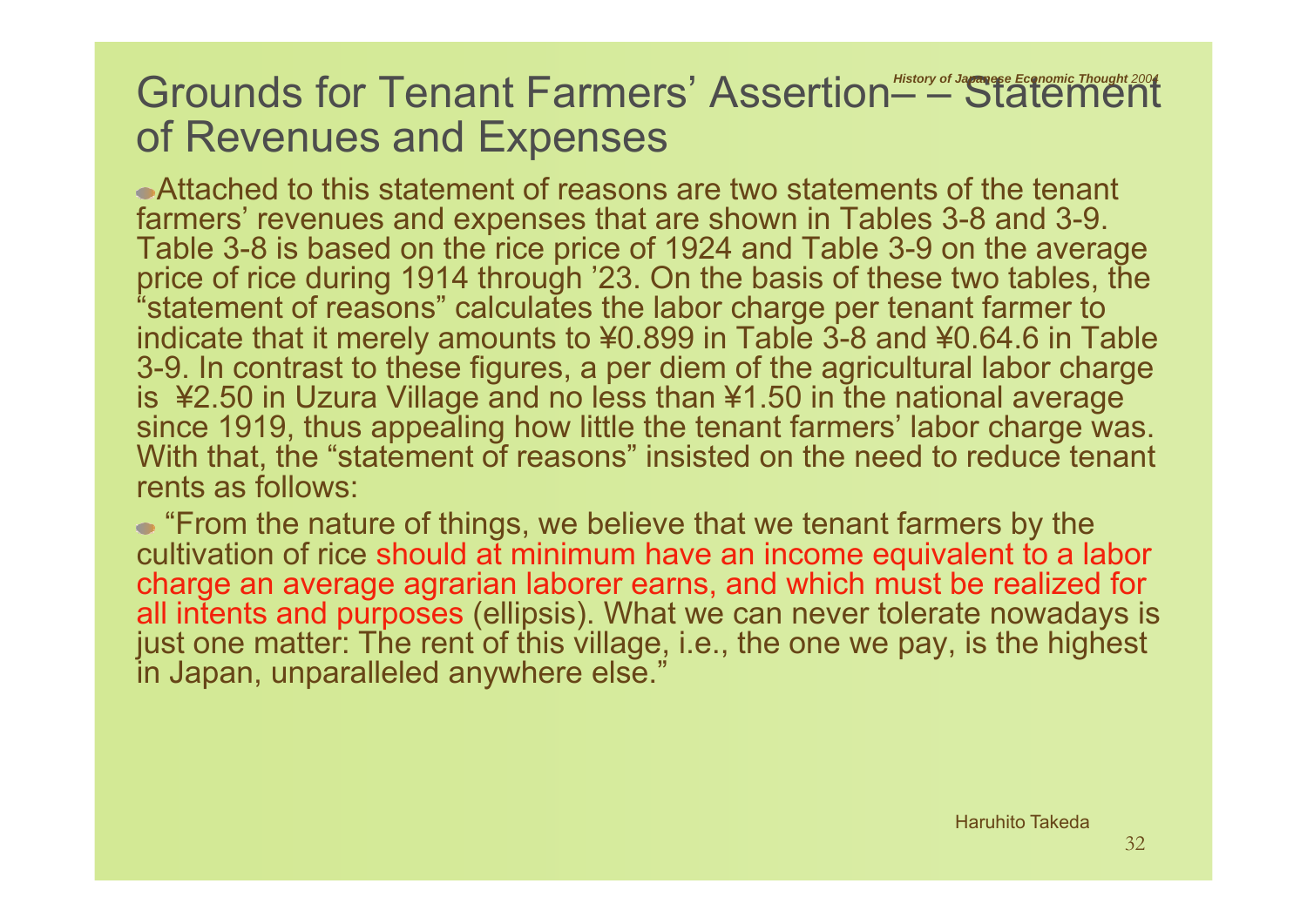- As for the problem of farming villages, Maeda considered its solution to be the systematization of the agricultural sector under the governmental assistance.
- Taguchi thought that the sector was capable to grow by itself if the government lightened the tax burden and stay away from unnecessary interventions.
- As opposed to these two, Fukuzawa was critical of Maeda's idea of an intervention close to an industrial policy measure, and was against Taguchi's theory of the small government based on Fukuzawa's stance that was oriented to an ideology of "the sovereignty".
- Later in Taisho Period:
- Ishiguro's perspective to grasp this as a social problem comes close to a concept of the contemporary welfare society in terms of aiding the weak;
- In the face of these, tenant farmers, positioning this as an economic problem, treated it to be the issue concerning profits on the ground of their precise calculations.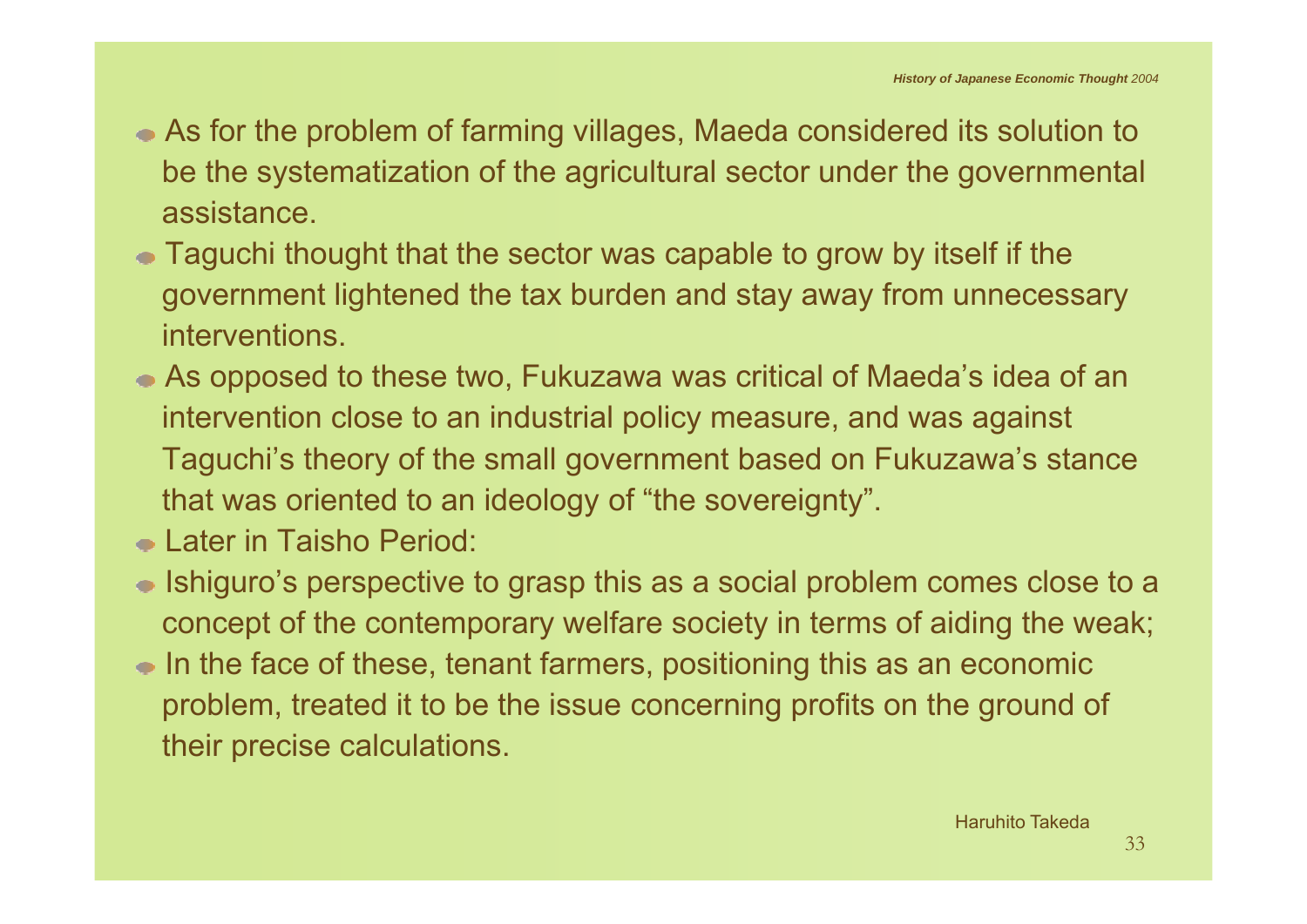- Such response by farmers indicated that they were situated differently from what advocates of Meiji Period had anticipated, namely, a state where farmers were independent and growing as the producers of merchandise; and actually they were strongly conscious of being agricultural laborers.
- Needless to say, the behavior of those tenant farmers itself meant a breakaway from a conventional economic concept.
- Formerly, labor was not something that demanded outlay of toil to its limit.
- "A human modus vivendi is a product of a specific culture system and grows therein." Pomeranz, *Bionomics of Economic Development* **[literal English translation of the title in Japanese]**
- "In many of preindustrial societies, people worked only for the maintenance of their subsistence and preferred the maximization of their leisure. But people in industrial societies keep working happily for securing more than the lowest possible. In preindustrial societies, they show the tendency which economists call leisure preference." (same as the above)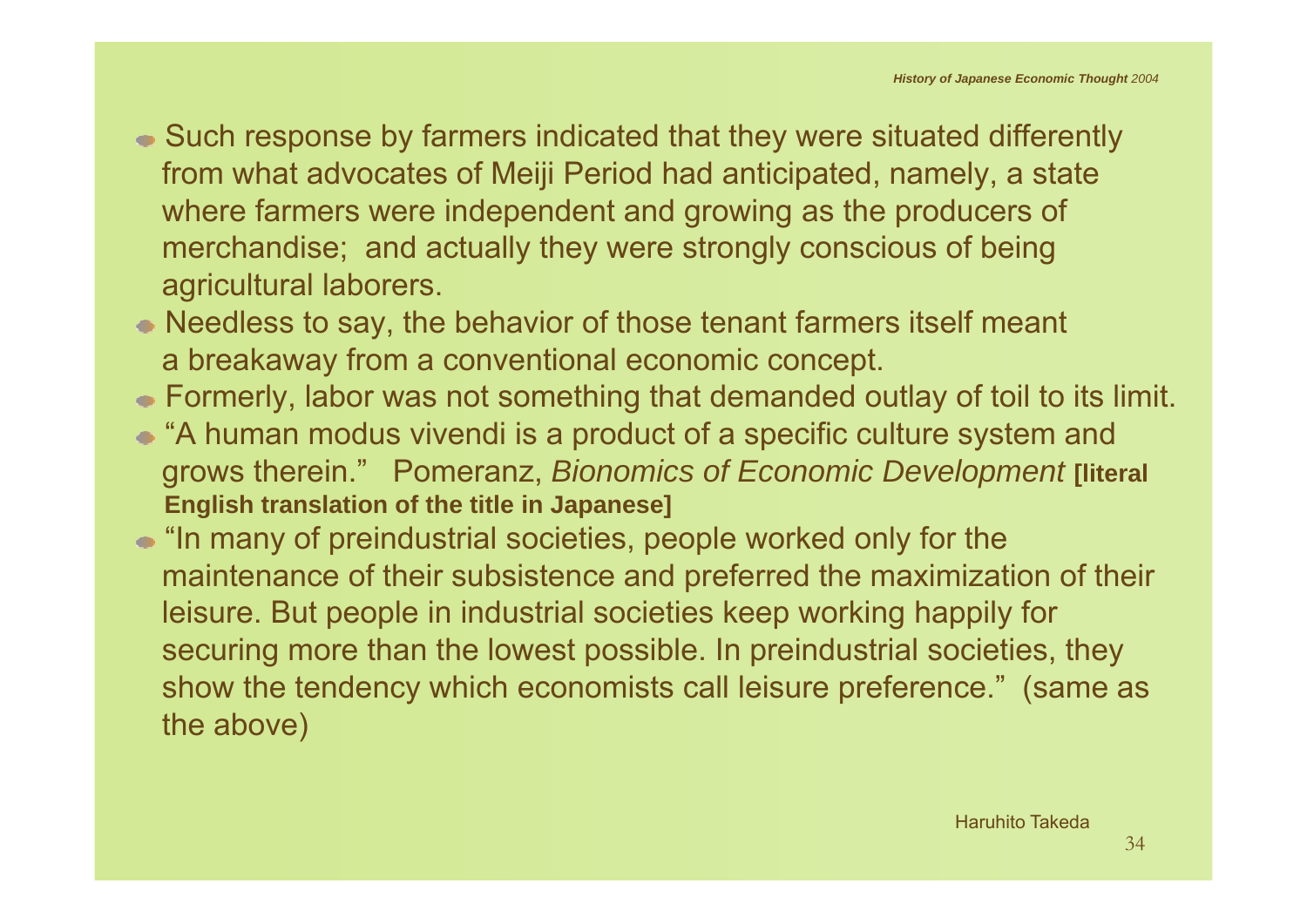Sonbart: "In the period capitalism comes into being, entrepreneurs shape capitalism, and as it grows into a more developed stage, capitalism shapes entrepreneurs."

Bourdieu: "Farmers consume according to their income obtained from farms in the previous year, not counting on one in the future. And at the time of an excessive harvest, farmers treat extra wheat and barley as direct property and try to save them for their consumption. That is, they do not expect to increase their yield in the future by sowing these as seeds, and sacrifice the future production to the future consumption.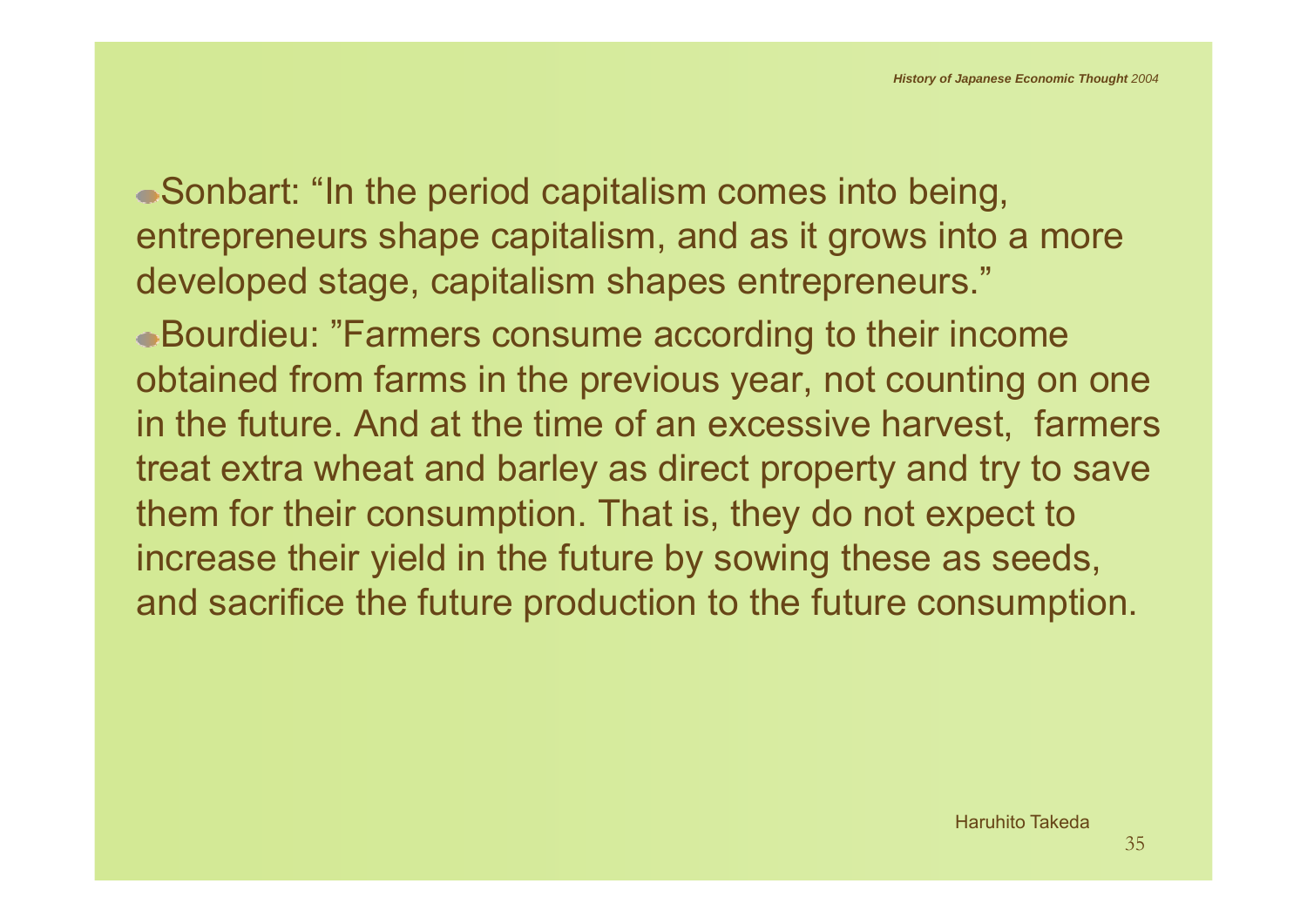Bourdieu: "Homo economics is the consequence of certain a priori deductive reasoning, and subsequently it is aimed that such is confirmed through experiences, statistically at least. ...An economist firstly asks himself, either tacitly or explicitly, how an economic man should be in order to make the capitalistic system possible, and then attempts to regard numerous categories of economic consciousness peculiar to a capitalistic man as universal categories independent from economic, social conditions. At the same time, an economist runs a risk to overlook the fact that the structure of economic consciousness is formed personally and collectively."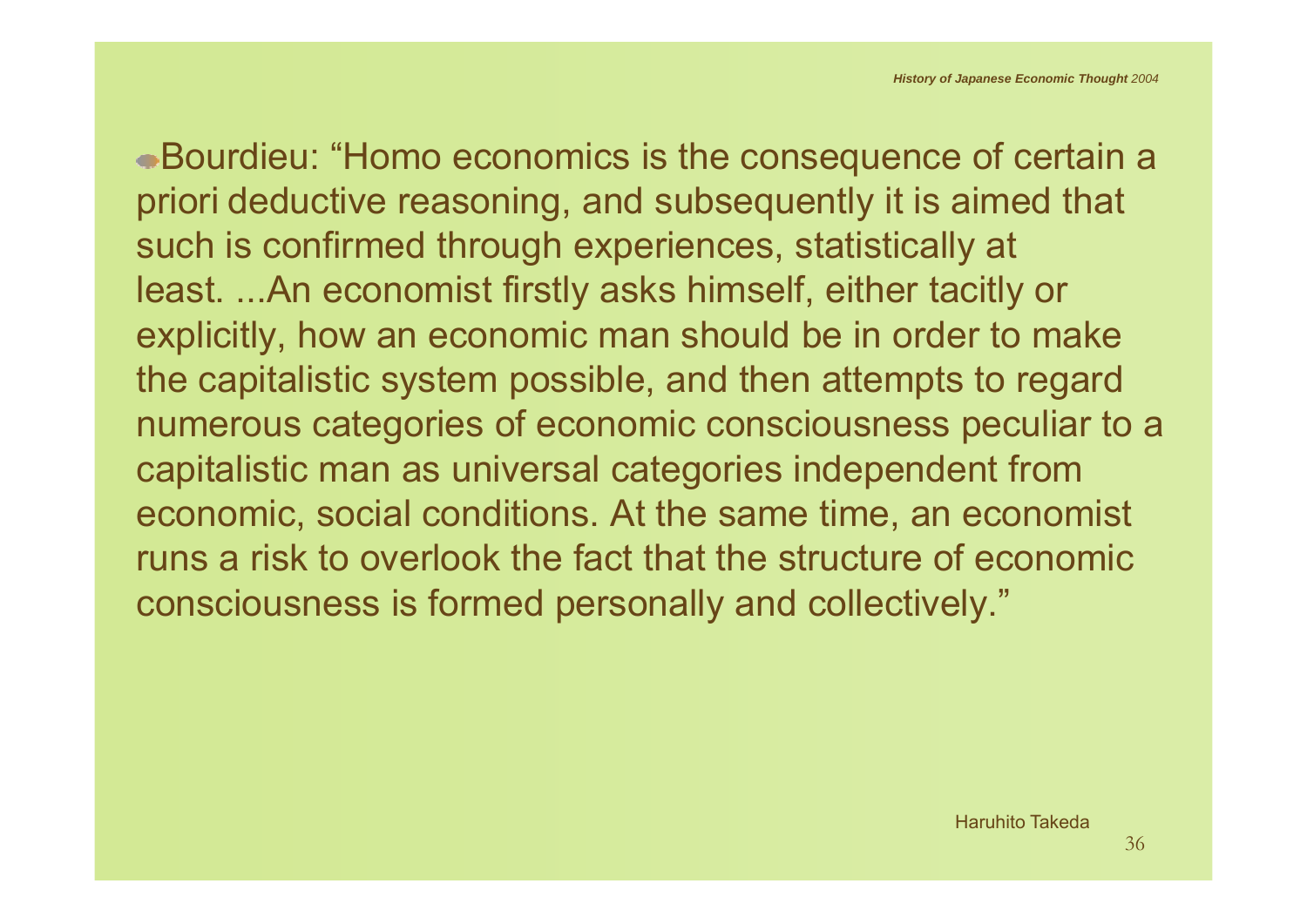About the examination:

①Textbooks/notes are "not permitted" into the examination room.

②The examination will basically be in a form to answer the questions posed in essay style.